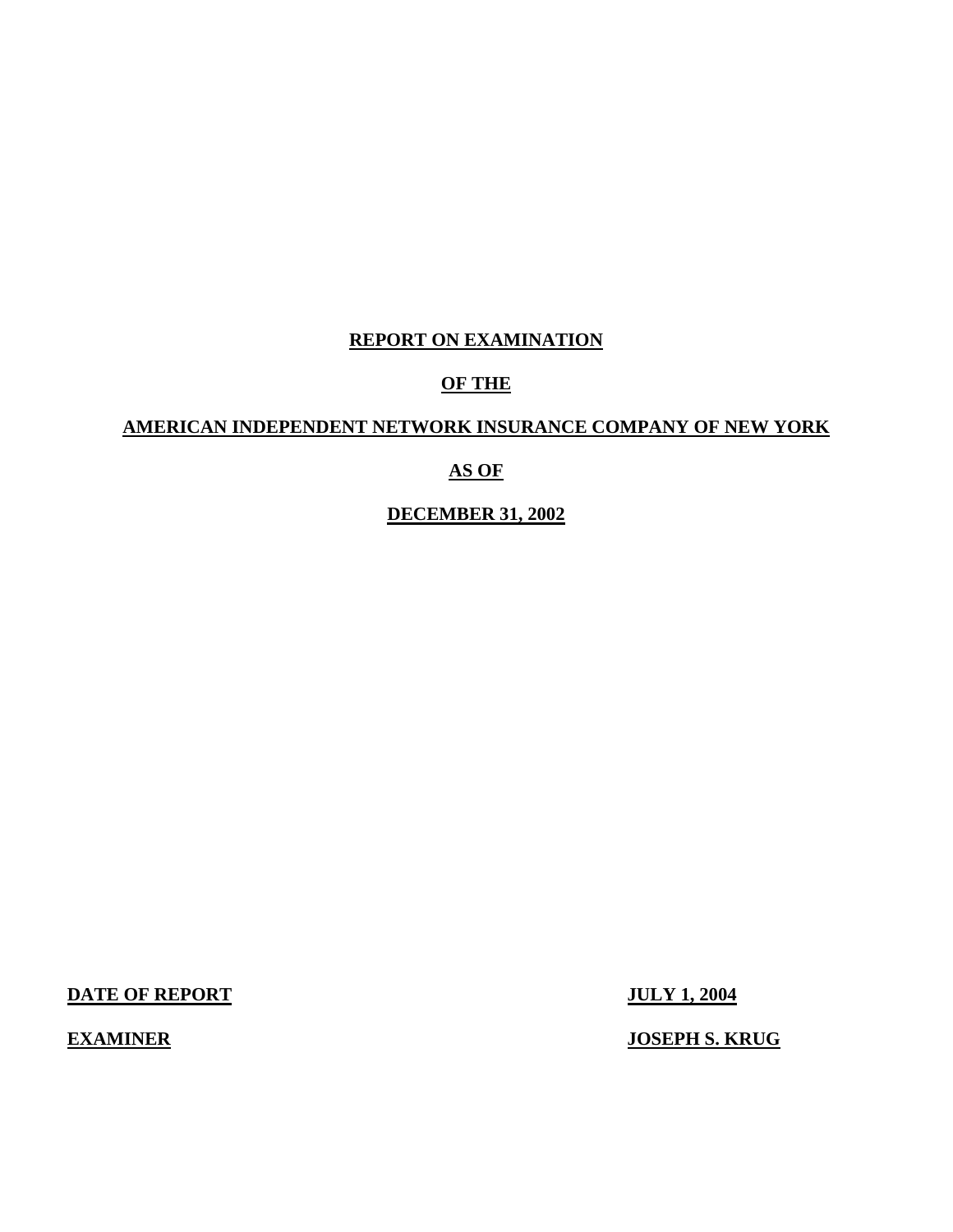# TABLE OF CONTENTS

# ITEM NO. PAGE NO.

| 1. | Scope of examination                                                                                                                                                                                                                               | $\overline{2}$                     |
|----|----------------------------------------------------------------------------------------------------------------------------------------------------------------------------------------------------------------------------------------------------|------------------------------------|
| 2. | <b>Description of Company</b>                                                                                                                                                                                                                      | 3                                  |
|    | Management<br>A.<br><b>B.</b><br>Territory and plan of operation<br>$\mathcal{C}$ .<br>Investments<br>D.<br>Reinsurance<br>Ε.<br>Holding company system<br><b>Abandoned Property Law</b><br>F.<br>G.<br>Disaster recovery/business continuity plan | 3<br>5<br>6<br>8<br>10<br>14<br>14 |
|    | Η.<br>Significant operating ratios                                                                                                                                                                                                                 | 15                                 |
| 3. | <b>Financial statements</b>                                                                                                                                                                                                                        | 16                                 |
|    | <b>Balance</b> sheet<br>A.<br><b>B.</b><br>Underwriting and investment exhibit                                                                                                                                                                     | 16<br>17                           |
| 4. | Accident and health – policy and contract claims                                                                                                                                                                                                   | 19                                 |
| 5. | Market conduct activities                                                                                                                                                                                                                          | 20                                 |
| 6. | Summary of comments and recommendations                                                                                                                                                                                                            | 21                                 |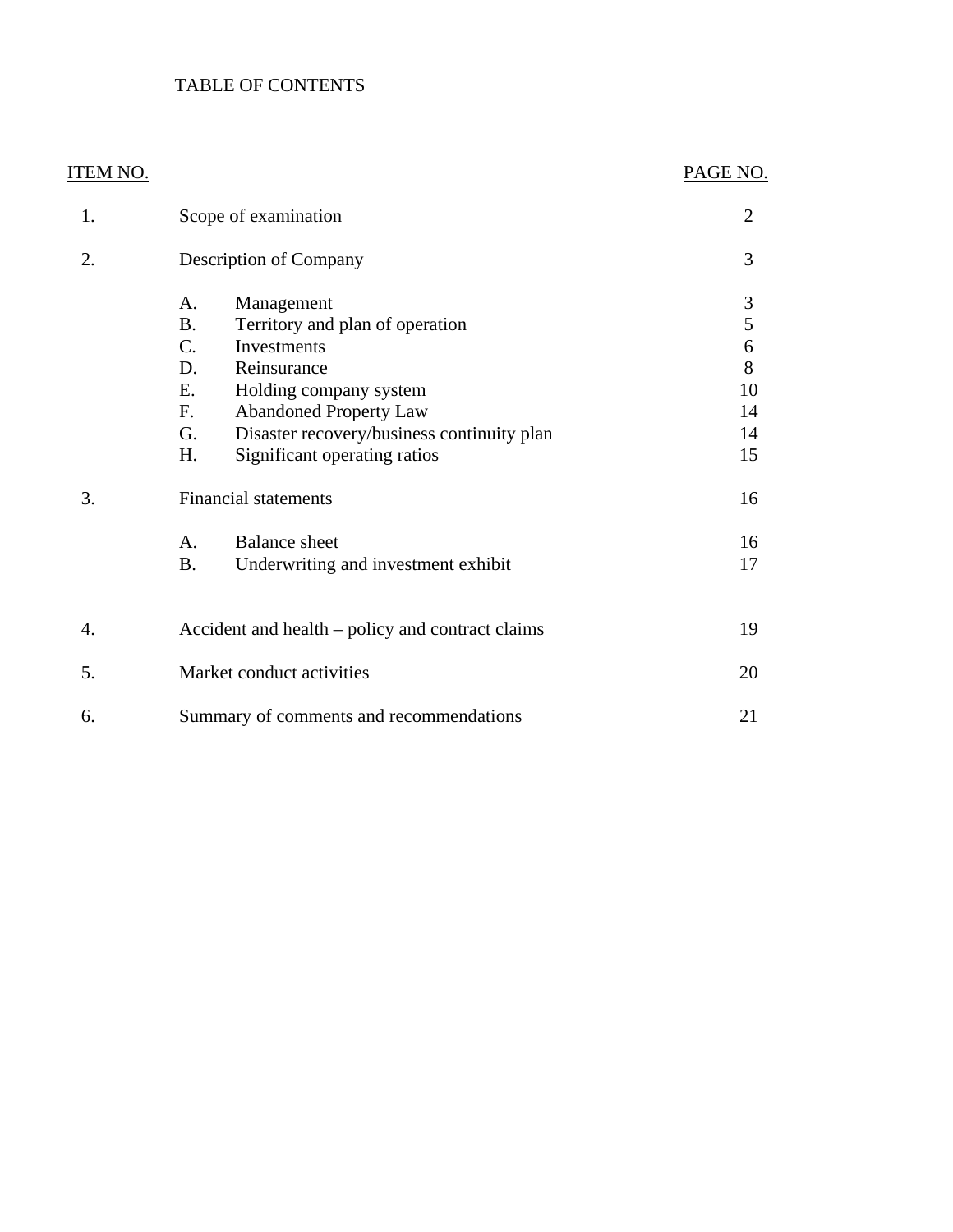

**25 BEAVER STREET** STATE OF NEW YORK INSURANCE DEPARTMENT NEW YORK, NEW YORK 10004

Governor Superintendent Superintendent Superintendent Superintendent Superintendent Superintendent

George E. Pataki Gregory V. Serio

July 1, 2004

Honorable Gregory V. Serio Superintendent of Insurance Albany, New York 12257

Sir:

Pursuant to the requirements of the New York Insurance Law and in compliance with instructions contained in Appointment Number 22097, dated October 15, 2003 and annexed hereto, I have made an examination into the condition and affairs of the American Independent Network Insurance Company of New York, an accident and health insurance insurer licensed under Article 42 of the New York Insurance Law, and submit the following report thereon.

The examination was conducted at the Company's main administrative office located at 3440 Lehigh Street, Allentown, PA 18105.

Wherever the designations "the Company" or "AINIC" appear herein without qualification, they should be understood to indicate the American Independent Network Insurance Company of New York.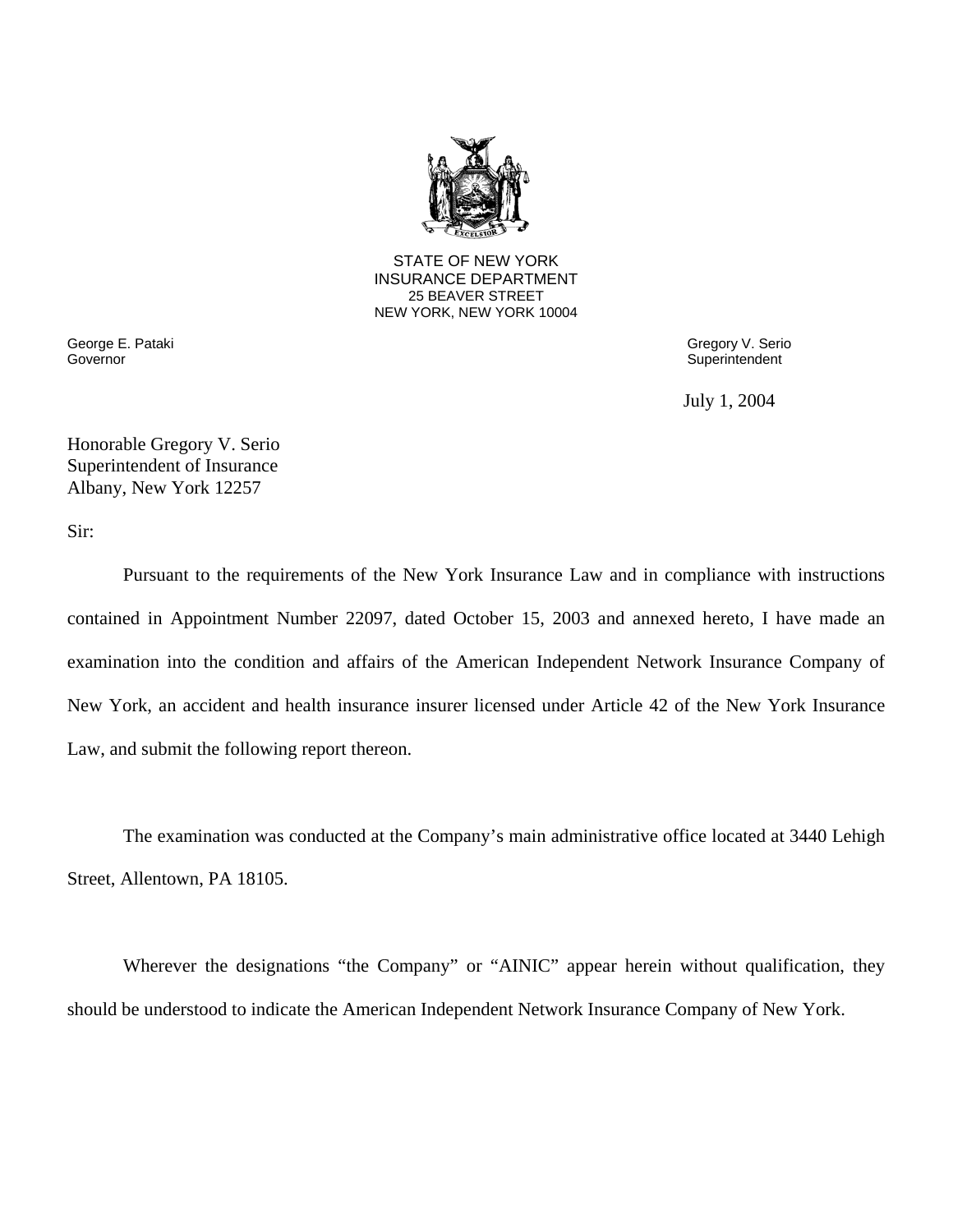#### **1. SCOPE OF EXAMINATION**

<span id="page-3-0"></span>The previous examination, a Report on Organization, was made as of April 3, 1998. This examination covers the period from April 4, 1998 through December 31, 2002. Transactions occurring subsequent to this period were reviewed where deemed appropriate by the examiner.

The examination comprised a complete verification of assets and liabilities as of December 31, 2002, in accordance with Statutory Accounting Principles, as adopted by the New York Insurance Department, a review of income and disbursements deemed necessary to accomplish such verification and utilized, to the extent considered appropriate, work performed by the Company's independent certified public accountants. A review or audit was also made of the following items as called for in the Examiners Handbook of the National Association of Insurance Commissioners:

> History of the Company Management and control Corporate records Fidelity bonds and other insurance Officers' and employees' welfare and pension plans Territory and plan of operation Growth of company Business in force Loss experience Accounts and records Treatment of policyholders and claimants

This report on examination is confined to financial statements and comments on those matters which involve departures from laws, regulations or rules, or which are deemed to require explanation or description.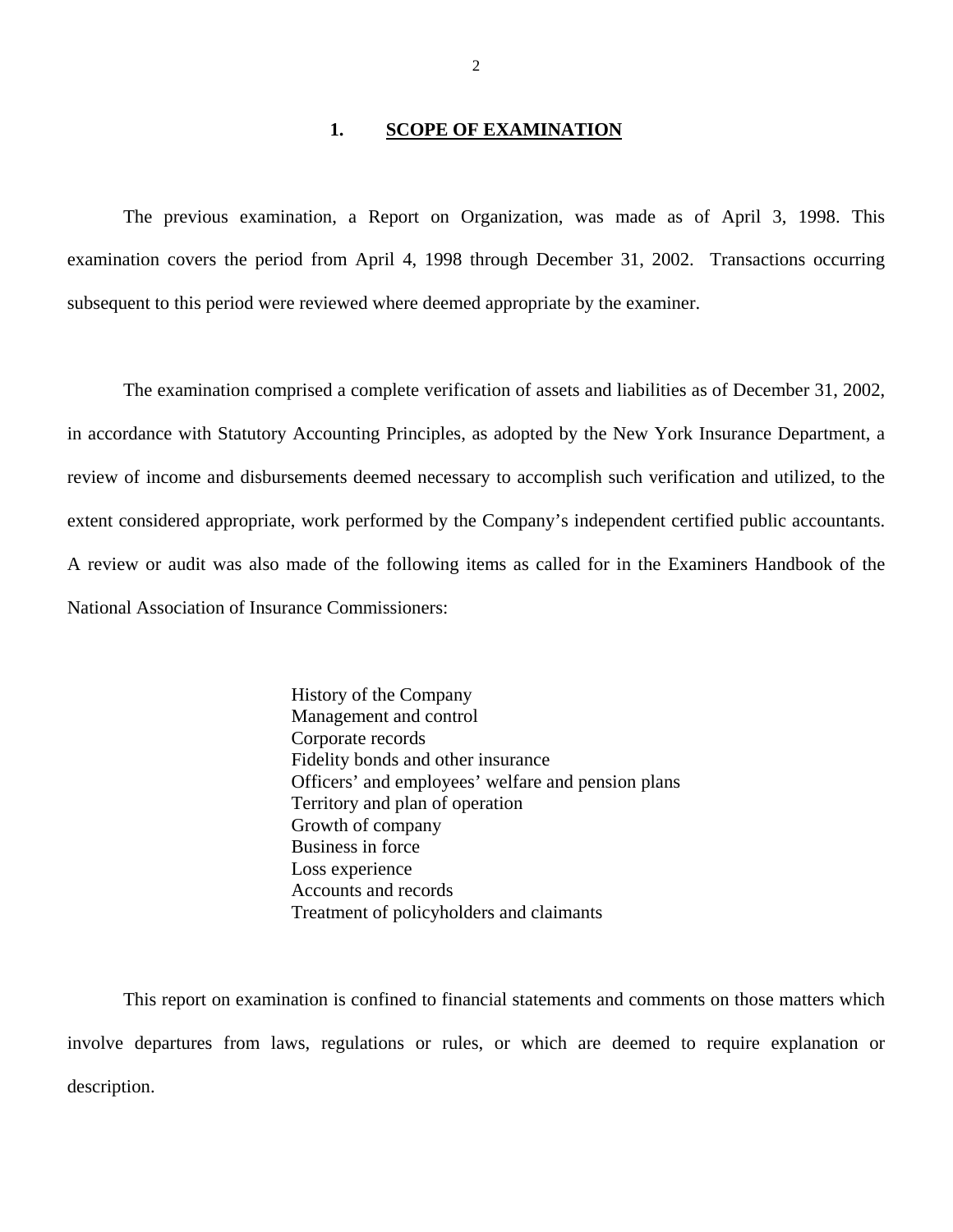# **2. DESCRIPTION OF COMPANY**

<span id="page-4-0"></span>American Independent Network Insurance Company of New York was incorporated on April 9, 1997. The Company is a wholly owned subsidiary of Penn Treaty American Corporation (PTA), an insurance holding company. The Company is licensed under Article 42 of the New York Insurance Law to write accident and health insurance in New York. Its principal lines of business are long-term care and home health care products.

#### **A. Management**

Pursuant to AINIC's charter and by-laws, management of the Company is vested in a board of directors consisting of thirteen members. The board meets four times during the calendar year. At December 31, 2002, the directors of the Company were as follows: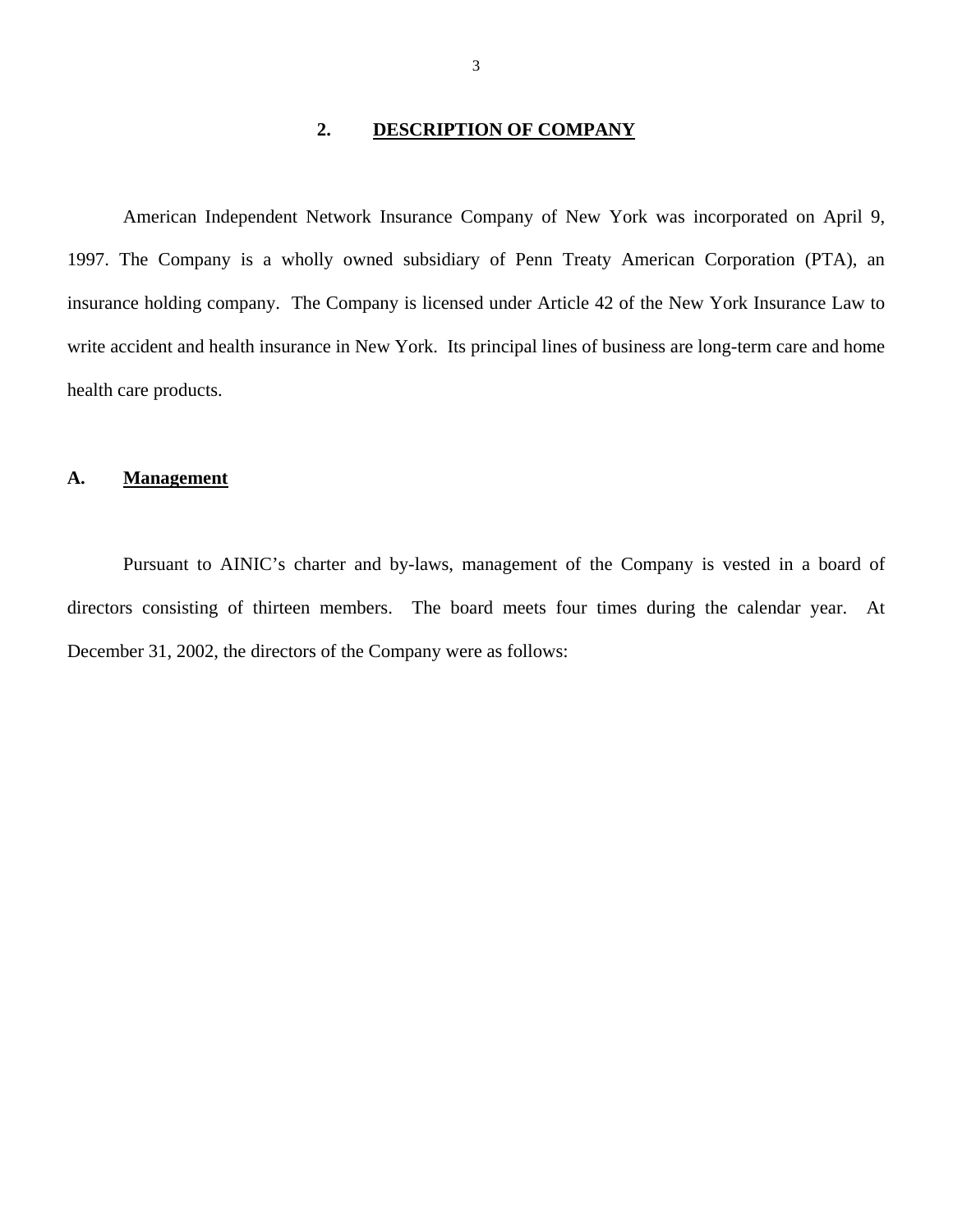| <b>Name and Residence</b>                    | <b>Principal Business Affiliation</b>                      |
|----------------------------------------------|------------------------------------------------------------|
| Todd B. Armstrong,                           | Vice President of Underwriting,                            |
| Schnecksville, PA                            | American Independent Network Insurance Company of New York |
| Jack D. Baum,                                | Vice President,                                            |
| Macungie, PA                                 | American Independent Network Insurance Company of New York |
| A. J. Carden,                                | <b>Executive Vice President,</b>                           |
| Allentown, PA                                | American Independent Network Insurance Company of New York |
| Alex Clark,                                  | Managing Director,                                         |
| New York, NY                                 | Advest, Inc.                                               |
| Elaine P. Fuchs,<br>Palm Springs, CA         | Retired                                                    |
| Michael F. Grill,                            | Treasurer,                                                 |
| Royersford, PA                               | American Independent Network Insurance Company of New York |
| Lawrence N. Hausman,                         | Vice President, Policyholders Services                     |
| Plymouth Meeting, PA                         | American Independent Network Insurance Company of New York |
| James M. Heyer,                              | Senior Vice President,                                     |
| Schnecksville, PA                            | American Independent Network Insurance Company of New York |
| Matthew W. Kaplan,                           | Managing Director,                                         |
| Marina Del Rey, CA                           | Oakbridge Capital Partners, LLC                            |
| Irving Levit,                                | Chairman of the Board and CEO,                             |
| Macungie, PA                                 | American Independent Network Insurance Company of New York |
| Kimberly R. Levit-Valuntas,<br>Allentown, PA | <b>Insurance Agent</b>                                     |
| Joseph K. Valuntas,                          | Consultant,                                                |
| Brooklyn, NY                                 | Self-employed.                                             |
| Cameron B. Waite,                            | Executive Vice President and Chief Financial Officer,      |
| Pennsburg, PA                                | American Independent Network Insurance Company of New York |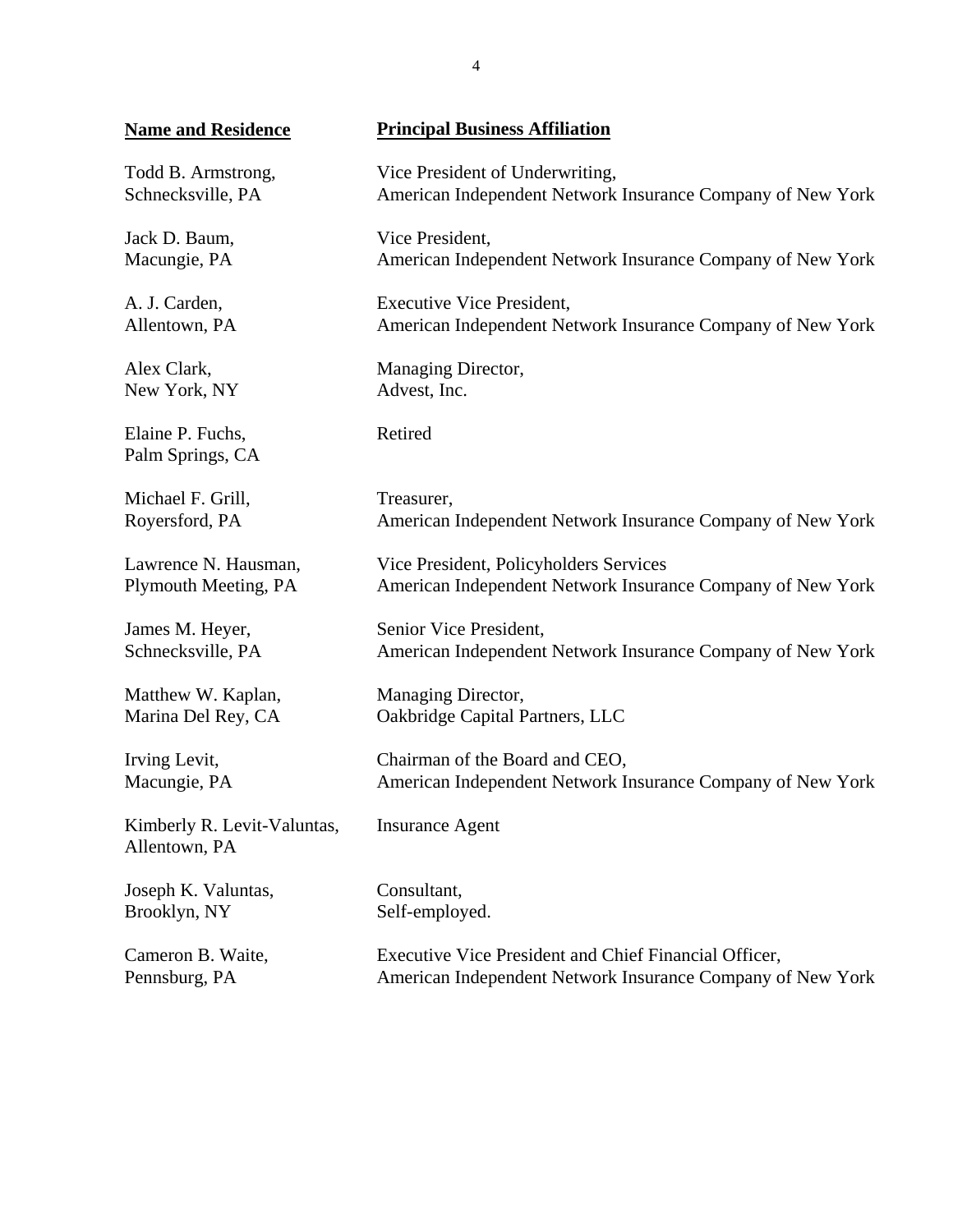<span id="page-6-0"></span>The minutes of all meetings of the Board of Directors and committees thereof held during the examination period were reviewed. All such meetings were well attended.

It was noted that the Company has not been distributing annual conflict of interest statements to its officers and directors since its organization in 1998. This was brought to the attention of Company management which indicated that the Company would require that officers and directors complete conflict of interest statements annually in the future.

It is recommended that the Company distribute annual conflict of interest statements to its officers and directors and require that the Company's officers and directors complete such statements annually in the future.

The Company's principal officers, at December 31, 2002, were as follows:

| <b>Name</b>           | <b>Title</b>            |
|-----------------------|-------------------------|
| Irving Levit          | Chief Executive Officer |
| William Walter Hunt   | President               |
| Sandra Ann Kotsch     | Secretary               |
| Michael Francis Grill | Treasurer               |

#### **B. Territory and Plan of Operation**

AINIC was licensed, as of December 31, 2002, to transact an accident and health insurance business as defined by Section 1113(a)(3)(i) of the New York Insurance Law.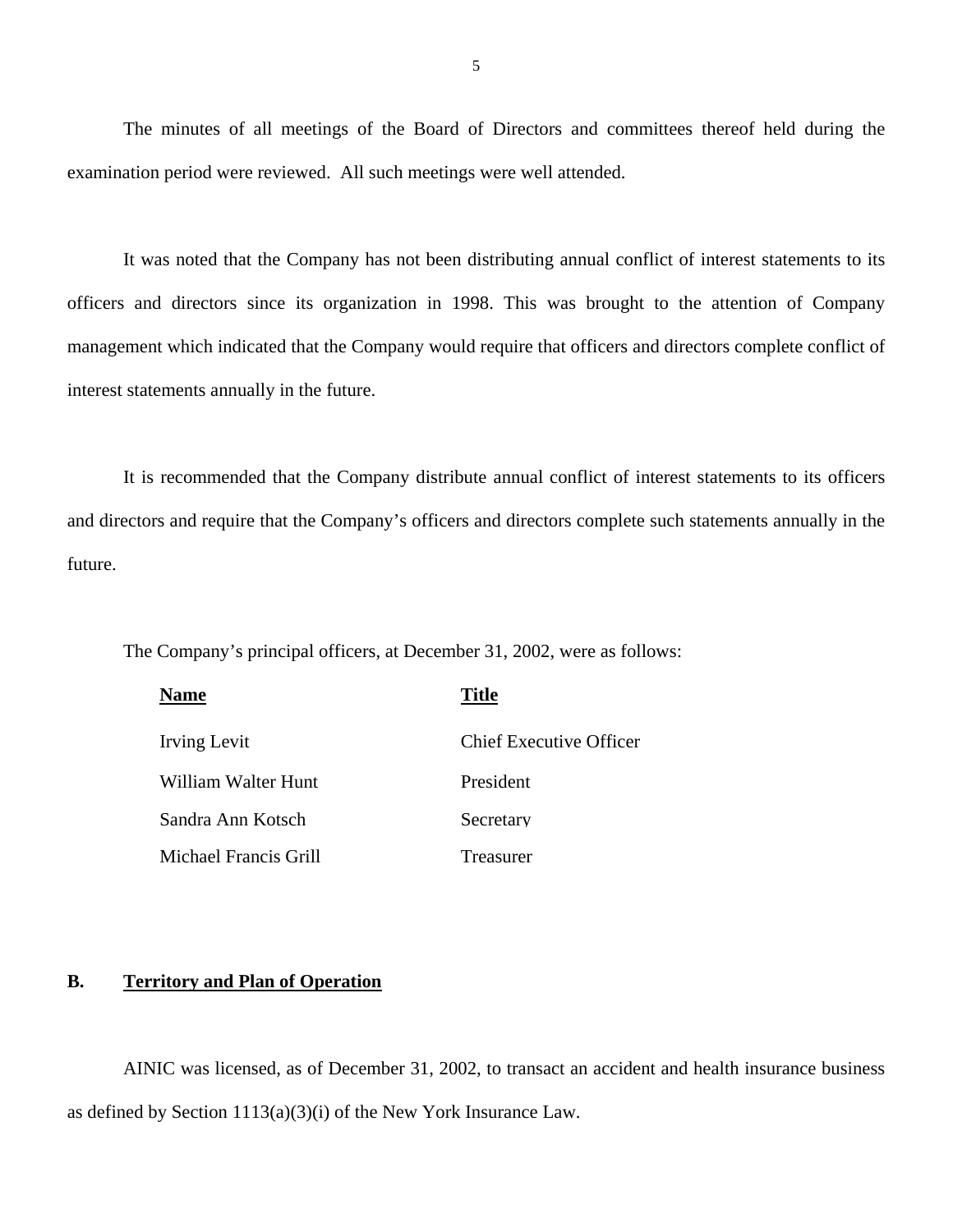<span id="page-7-0"></span>The Company writes business in New York State only. In 2002, the Company wrote total direct premiums in the amount of \$3,877,469.

The following chart depicts the membership of its subscribers at each year-end:

|                       | <u> 1998</u> | <u>999</u> | <u> 2000</u> | <u>2001</u> | 2002  |
|-----------------------|--------------|------------|--------------|-------------|-------|
| Number of subscribers | 20           | 366        | 1,415        | 1,734       | 1,791 |

Based upon the line of business for which the Company is licensed, and pursuant to the requirements of Articles 13 and 42 of the New York Insurance Law, the Company is required to maintain minimum capital of \$300,000.

The Company used the services of independent brokers and agents during the period under examination.

#### **C. Investments**

During the review of investments it was noted that the Company was not conforming to the Investment Section of the Commitment Letter, dated July 3, 1997, entered into between the Company and the Superintendent of Insurance. This agreement outlines the Criteria and Guidelines for Domestic Accident and Health Companies. Specifically, the letter addresses the performance of daily operations of AINIC, including but not limited to administration, underwriting, claims, policyholder services, investments, record keeping, accounting and reinsurance.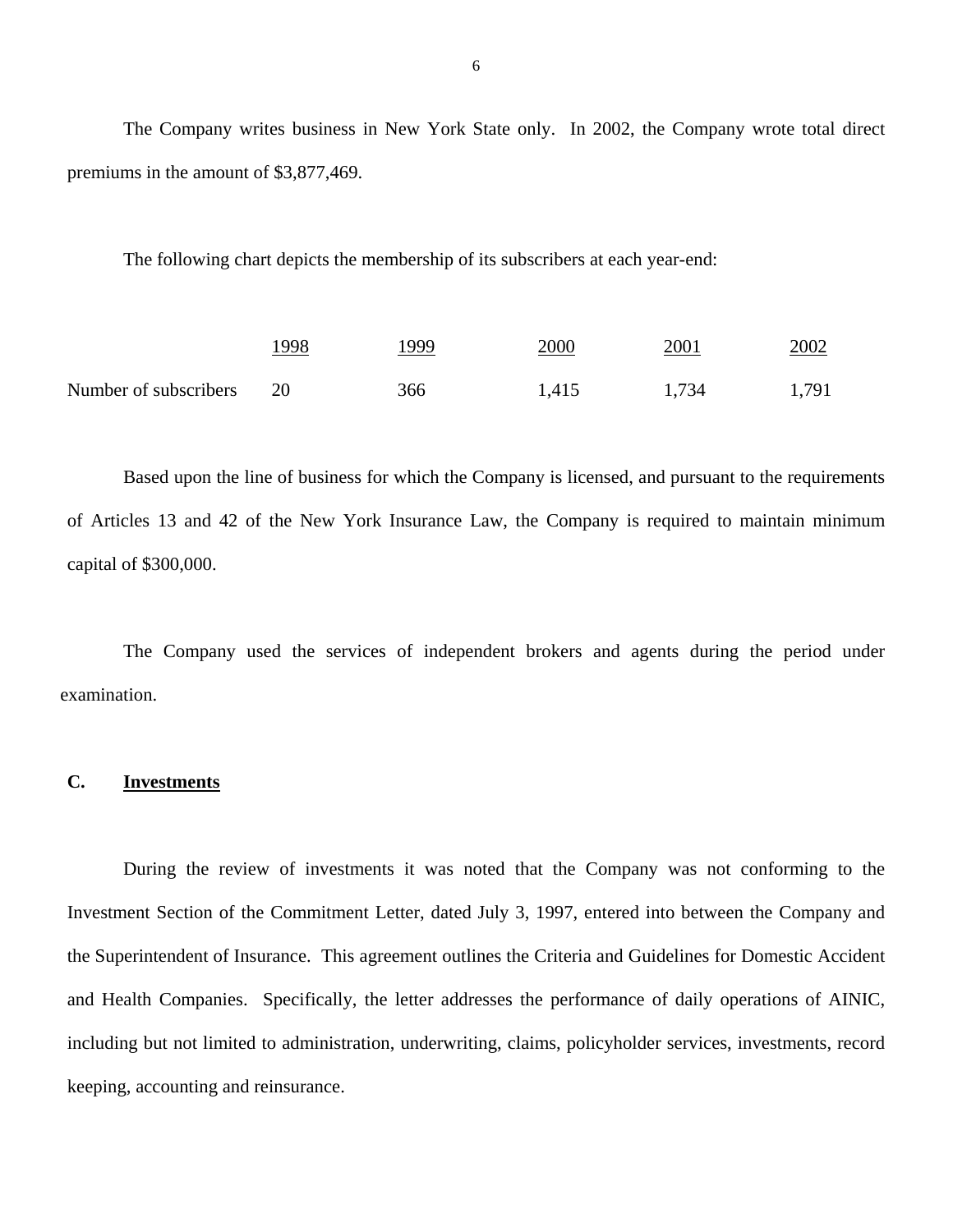The Commitment Letter states in part:

"All of American's securities and investments, (except as may be necessary to meet current obligations in other jurisdictions), its bank accounts (except as may be necessary to meet obligations in other jurisdictions in which the domestic insurer may be licensed), and evidence of asset ownership, must be located in New York."

During the examination period, the Company's investments were located in the Commonwealth of Pennsylvania rather than New York State.

It is recommended that all of the Company's securities and investments, its bank accounts and evidence of asset ownership be located in New York State as per the Commitment Letter which the Company entered into with the Superintendent of Insurance.

Furthermore, it was noted that the purchase and sale of the Company's investments were not approved by its board of directors. Section 1411(a) of the New York Insurance Law states:

"No domestic insurer shall make any loan or investment...unless authorized or approved by its board of directors or a committee thereof responsible for the supervising or making such investment or loan."

It is recommended that the purchase and sale of investments be approved by AINIC's board of directors.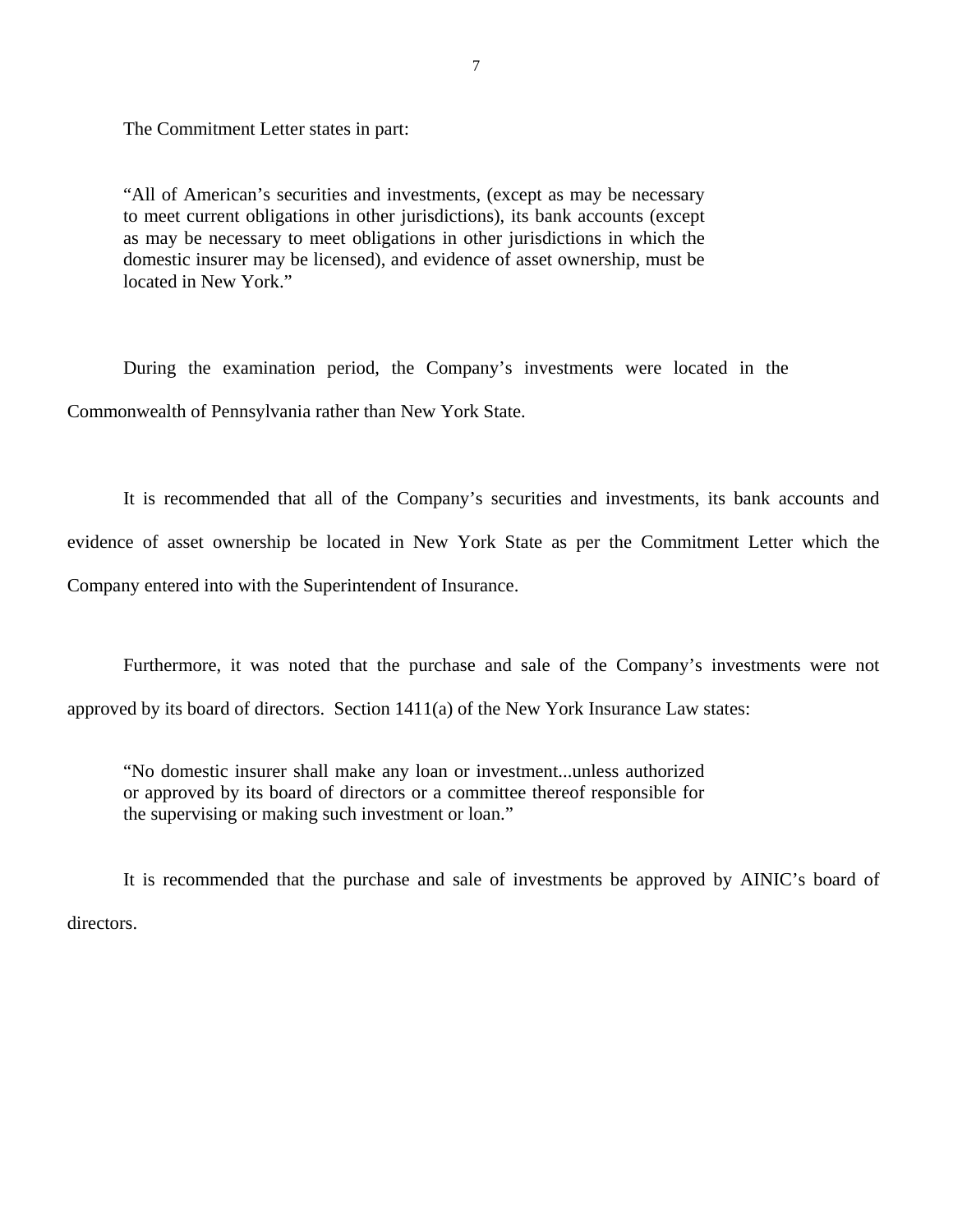#### <span id="page-9-0"></span>D**. Reinsurance**

A review was conducted of the two quota share reinsurance treaties that the Company had in place during the examination period. Treaty A294-001-000 is with Cologne Life Re of America while Treaty A294-002-000 is with General & Cologne Life Re of America. Both of these reinsurers are unauthorized companies. No reinsurance amounts were due AINIC as of December 31, 2002. It should be noted that both of these treaties have been terminated effective June 30, 2001 and have not been replaced. Renewal policies that were in effect prior to the termination date are still covered under both agreements. Both treaties contained the required insolvency clause.

The following is a summary of the plans covered and benefits reinsured by policy type as of December 31, 2002:

#### 1. **Treaty A294-001-000 with Cologne Life Re of America.**

#### **Policies Reinsured.**

PF2600 and related riders other than nonforfeiture options FPF2600 and related riders other than nonforfeiture options

**Retention Amount.** The first \$250,000 of benefits paid after the elimination period of the policy has been satisfied shall be retained by the Company.

**Quota Share.** 100% of benefits in excess of the retention amount.

**Basis of Reinsurance.** The Company shall cede to Cologne Life Re of America direct business underwritten on United States residents for automatic acceptance of health insurance subject to the limits and conditions below.

a. Benefit Limits.

\$300 per day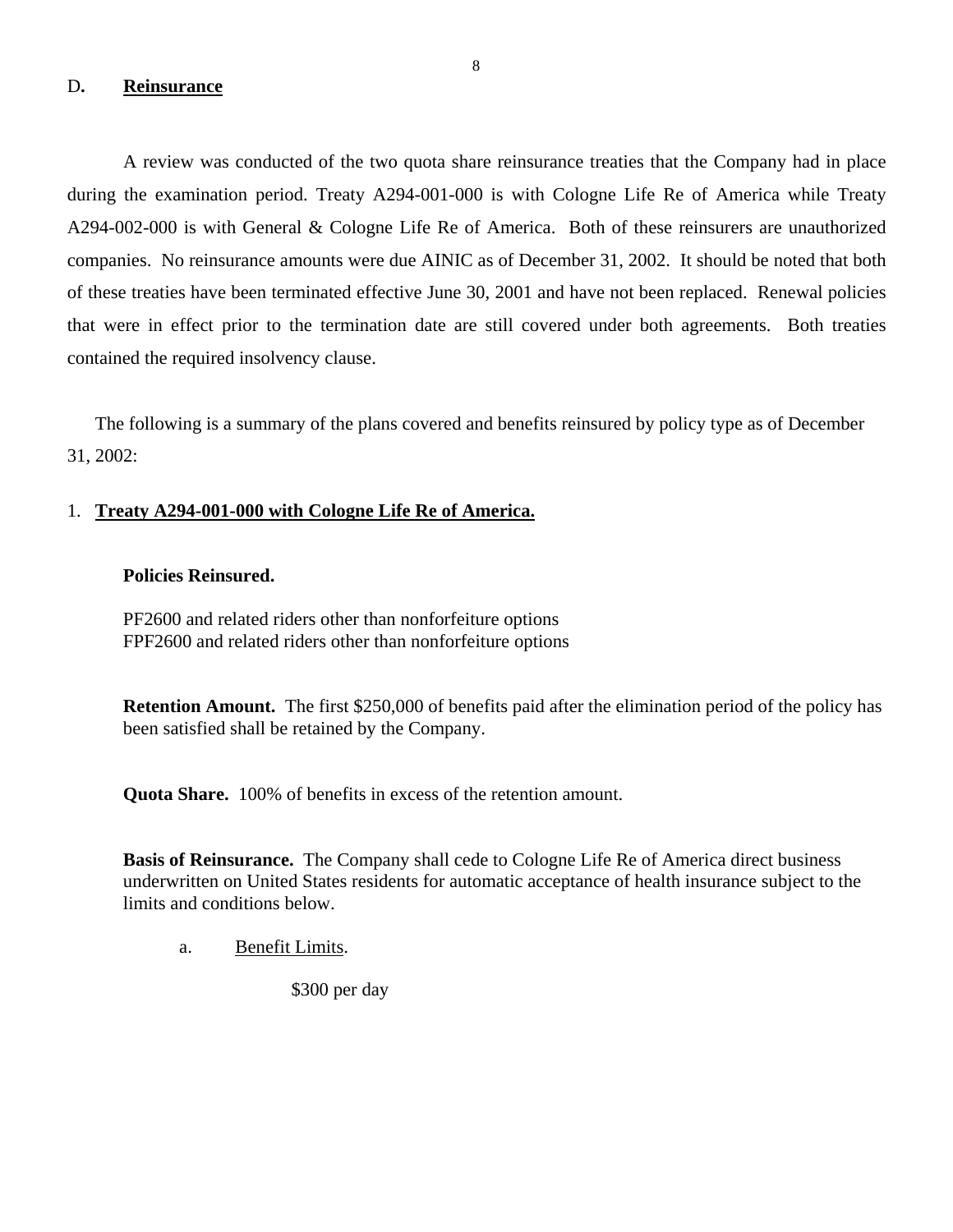# 2. **Treaty A294-002-000 with General & Cologne Life Re of America.**

### **Policies Reinsured.**

26 Policy forms

**Retention Amount.** \$350,000 retention on policies with benefit maximums in dollars 60 month retention on policies with benefit maximums in months

**Quota Share.** 100% of benefits in excess of the retention amount.

**Basis of Reinsurance.** The Company shall cede to GCL direct business underwritten on United States residents for automatic acceptance of health insurance subject to the limits and conditions below.

a. Benefit Limits.

\$300 per day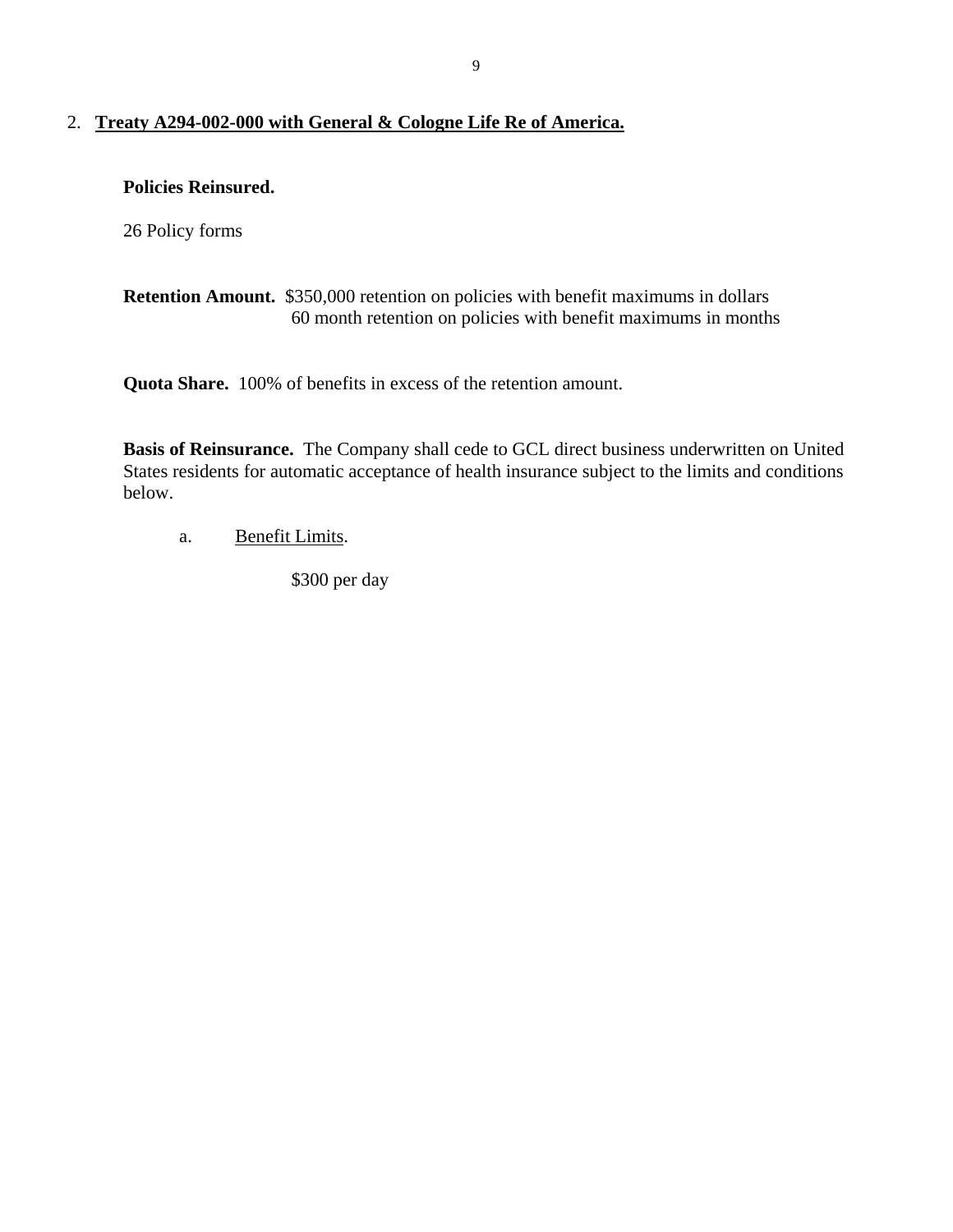#### <span id="page-11-0"></span>**E. Holding Company System**

The following chart shows the relationship between the Company and its affiliates:



American Independent Network Insurance Company of New York, (the Company) is 100% owned by Penn Treaty American Corporation (PTA), an insurance holding company. PTA also owns 100% of Penn Treaty Network America Insurance Company (PTNA). PTNA owns 100% of American Network Insurance Company (ANIC). Both PTNA and ANIC are affiliates of the Company.

The examiner reviewed the Company filings required by Article 15 and Regulation 52. It was determined that the Company was in compliance with those requirements.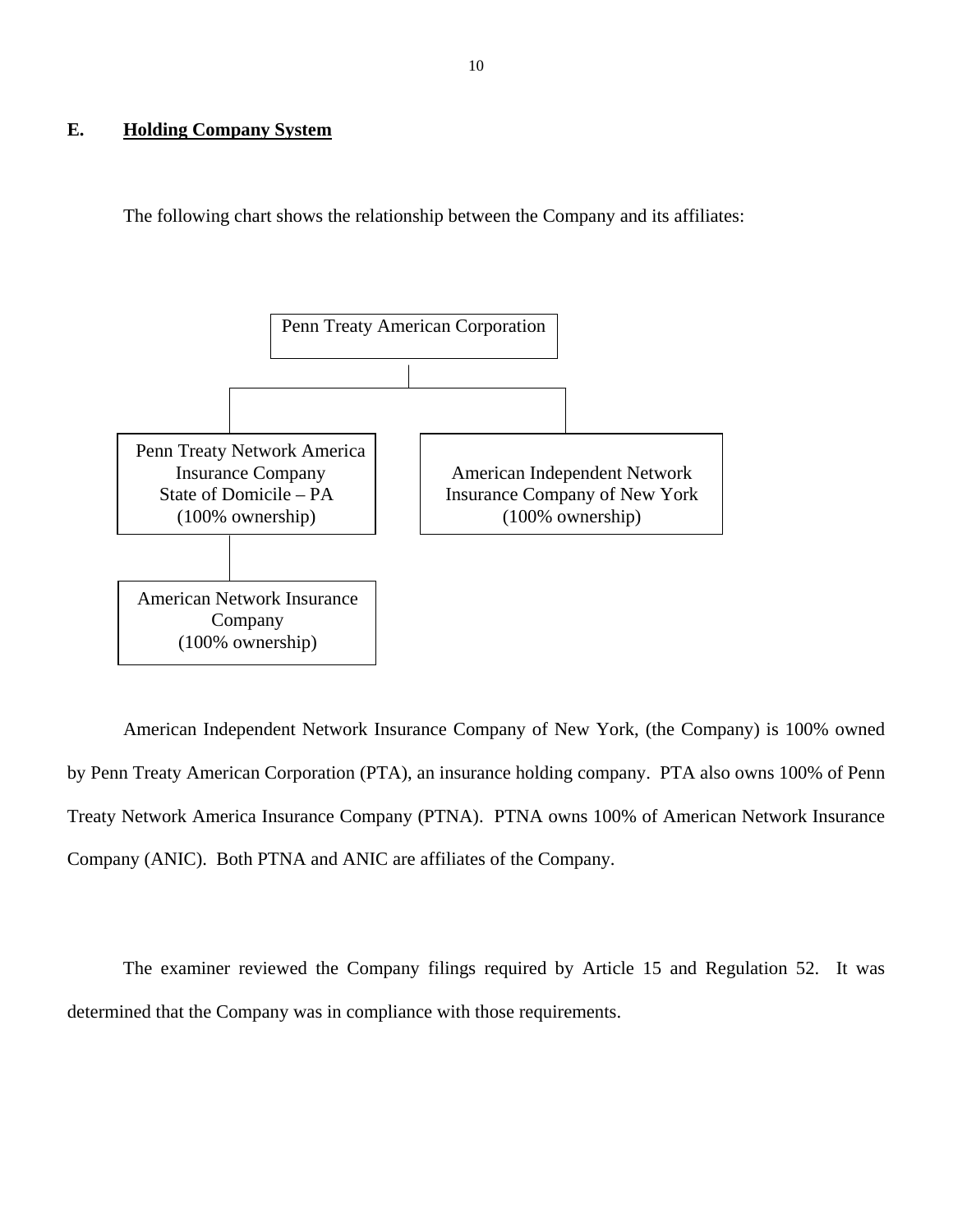The following is a description of the inter-company agreements in effect as of the examination date:

#### i. Data Processing Cost Sharing Agreements

On January 1, 1998, the Company entered into a data processing cost sharing agreement with Penn Treaty Network America Insurance Company (PTNA). Under this agreement, approved by this Department, various services are provided by PTNA to AINIC, including, but not limited to management information systems, utilization review services, claims administration, marketing, collection of premiums, and review of staffing and scheduling.

#### ii. Claims Administration Cost Sharing Agreement

On January 1, 1998, the Company entered into a claims administration cost sharing agreement with Penn Treaty Network America Insurance Company (PTNA). Under this agreement, PTNA agrees to provide claims administration services to AINIC. The charges for the services rendered by PTNA are intended to represent the actual cost incurred by PTNA so that PTNA will neither profit nor suffer a loss. All charges and expenses directly incurred by PTNA on behalf of AINIC during each calendar are charged entirely to AINIC. Furthermore, AINIC is to reimburse PTNA for its share of the salaries, employee relations and welfare, travel and travel items, rent and rent items, equipment, telephone and telefax, and payroll tax expenses paid by PTNA. The parties acknowledged that the allocation method for shared expenses shall be consistent with the provisions of New York Insurance Department Regulation 33 (11 NYCRR 91). It is noted that the New York State Insurance Department has approved this agreement.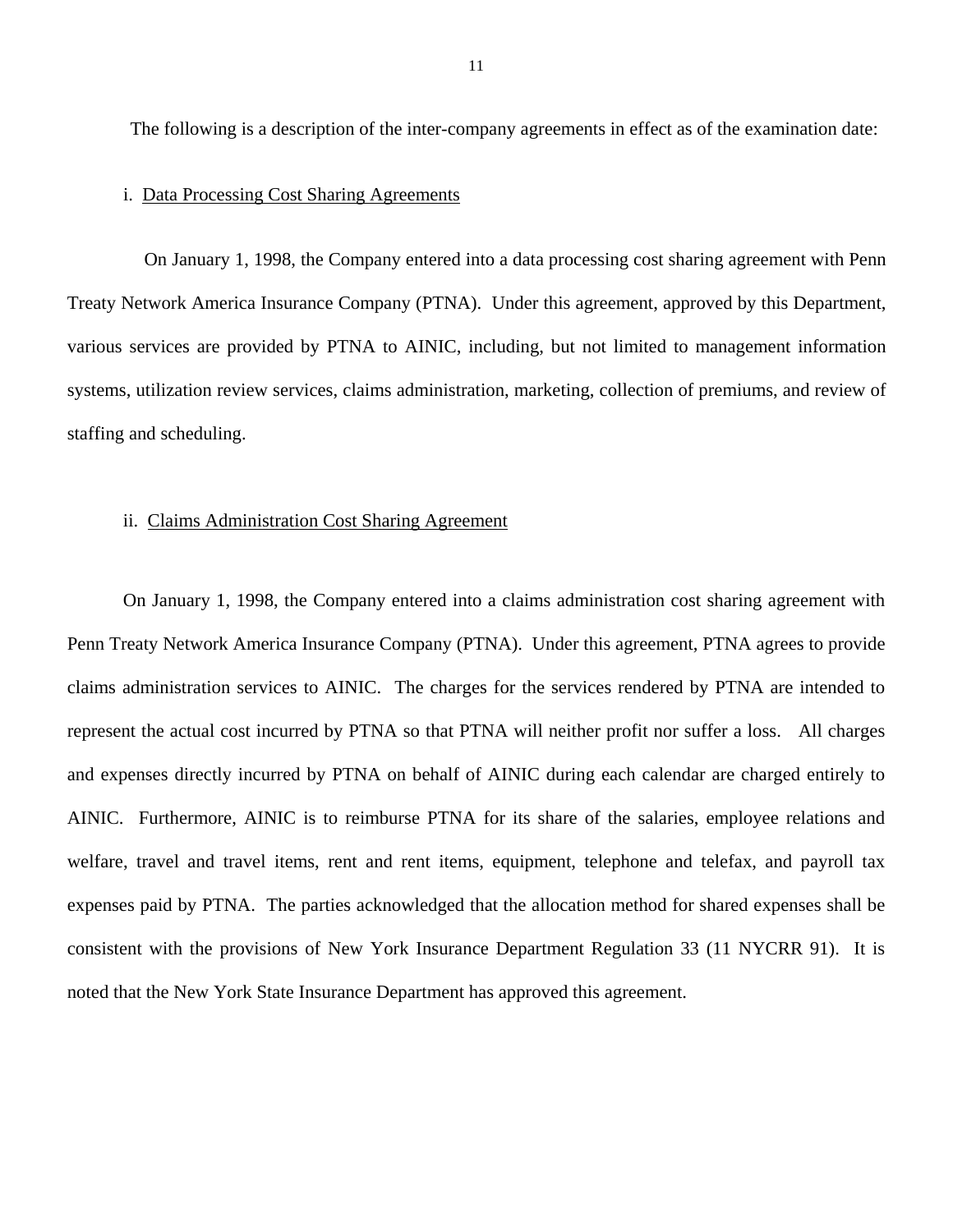#### iii. Underwriting Cost Sharing Agreement

On January 1, 1998, the Company entered into an underwriting cost sharing agreement with Penn Treaty Network America Insurance Company (PTNA). Under this agreement, all underwriting services provided to AINIC are to be based on the written criteria, standards and guidelines of AINIC. However, AINIC has the ultimate and final authority over the acceptance, rejection or cancellation of risks. The charges to be paid by AINIC for the services rendered by PTNA are intended to represent the actual cost incurred by PTNA so that PTNA will neither receive a profit nor suffer a loss. All charges and expenses directly incurred by PTNA on behalf of AINIC during each calendar quarter under this agreement are charged entirely to AINIC. Furthermore, AINIC shall reimburse PTNA for its share of the salaries, employee relations and welfare, travel and travel items, rent and rent items, equipment, telephone and telefax, and payroll tax expenses paid by PTNA. The parties acknowledged that the allocation method for shared expenses shall be consistent with the provisions of New York Insurance Department Regulation 33 (11 NYCRR 91). It is noted that the New York State Insurance Department has approved this agreement.

During the review, it was determined that the Company did not comply with the provisions of said agreements relative to the methods of cost allocation as specified in Department Regulation 33 (11 NYCRR 91). Item 5 of the Data Processing Cost Sharing Agreement states "The parties hereto acknowledge that the allocation method for shared expenses shall be consistent with the provisions of New York Regulation 33." It was noted that during 2001 and 2002, the Company's affiliate, Penn Treaty Network America Insurance Company charged \$100,000 of general expenses to the Company without adequate supporting documentation for such charge. This is a direct violation of Department Regulation 33 (11 NYCRR 91) which states that insurers are to use only such methods of allocation that will produce suitable and equitable distribution of income and expenses. Furthermore, Department Regulation 33 (11 NYCRR 91) requires

"each insurer to maintain records with sufficient detail to show fully: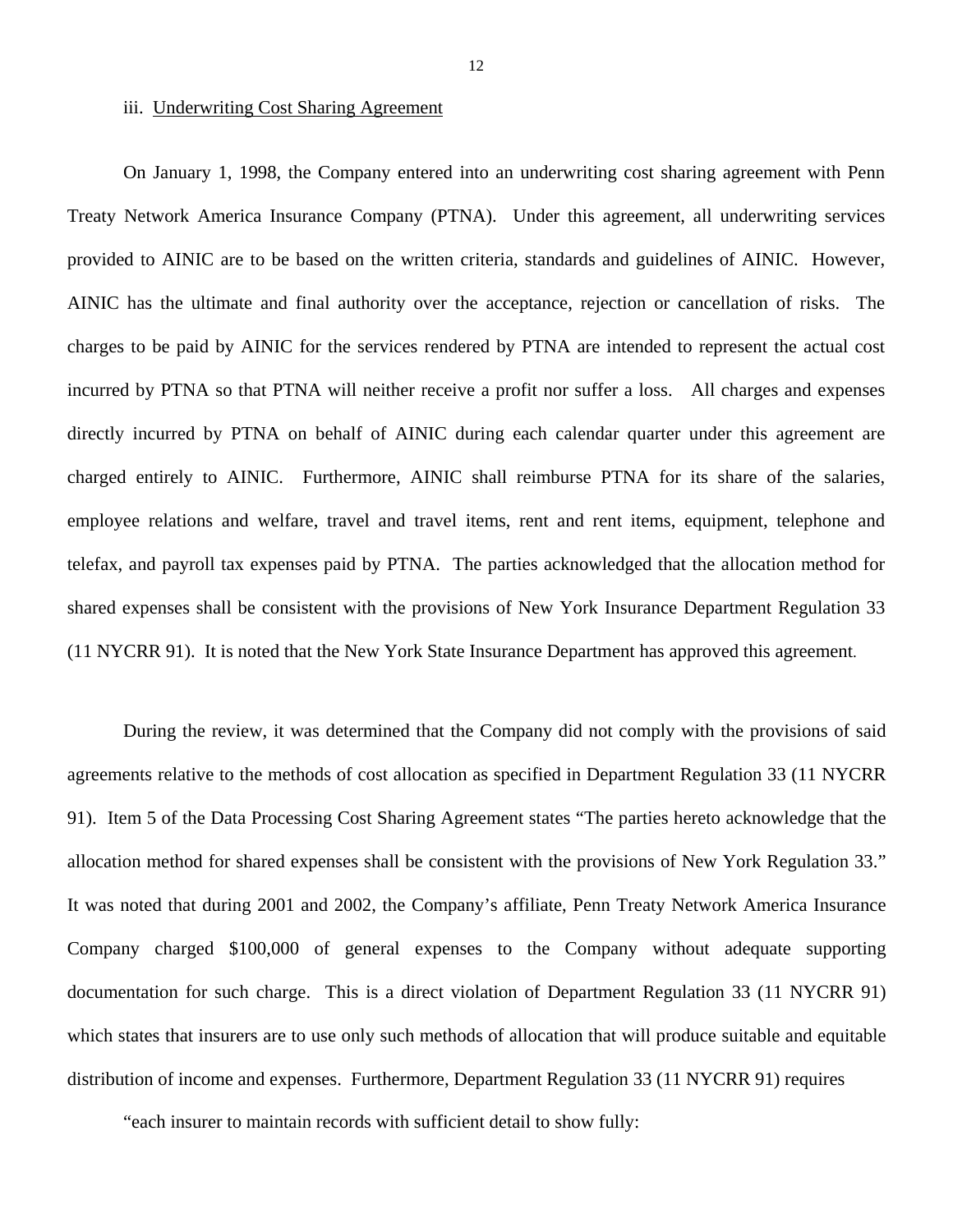13

- (i) the system actually used for allocation of income and expenses;
- (ii) the actual bases of allocation;
- (iii) the actual monetary distribution of the respective items of income, salaries, wages, expenses and taxes to:
- (a) units of activity or functions, if any distribution is made on such basis,
- (b) fund accounts, if any distribution is made on the basis thereof, reflecting separately, for each fund, premiums or considerations, investment income, capital gains and losses, benefit payments, expenses and provision for reserves,
- (c) annual statement lines of business,
- (d) companies, and
- (e) a recapitulation and reconciliation of items (a), (b), (c), and (d) with the insurer's books of account and annual statement,

(3) Such records shall be classified and indexed in such form as to permit ready identification between the item allocated and the basis upon which it was allocated, and shall be maintained in such manner as to be readily accessible for examination. These records shall bear the date and shall identify the person responsible for the preparation thereof.

(4) Bases of allocation shall be reviewed periodically to ascertain their suitability for continued use.

(5) Allocations of income and expenses between companies shall be treated in the same manner as if made for major annual statement lines of business".

It is recommended that the allocation of expenses between the Company and PTNA be apportioned in conformity with the provisions of Department Regulation 33 (11 NYCRR 91).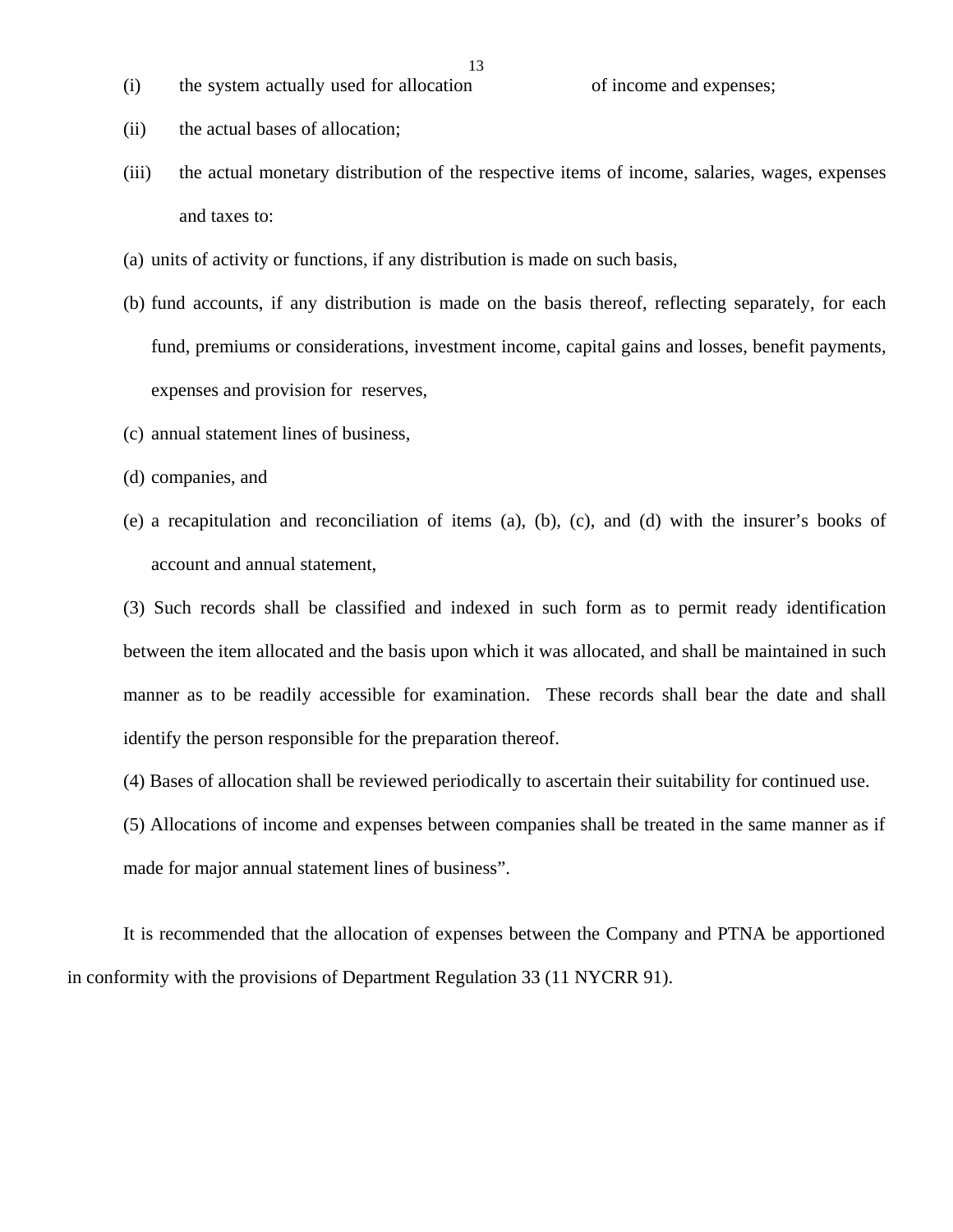#### <span id="page-15-0"></span>**F. Abandoned Property Law**

The examiner reviewed the Company's compliance with Section 1316 of the Abandoned Property Law and its filings thereunder with the Office of the Comptroller of the State of New York. The review indicated that the Company was not filing the required reports with such office. It was noted that a relatively small amount of money was due the Office of the Comptroller during the examination period that had not been paid as of the examination date.

It is recommended that the Company file annual reports with the Office of the Comptroller of the State of New York in compliance with Section 1316 of the Abandoned Property Law.

### **G. Disaster Recovery/Business Continuity Plan**

It was noted that, at December 31, 2002, the Company did not maintain a disaster recovery plan nor a business continuity plan. Such plans are essential to the maintenance of continuity of services to the Company's policyholders in the event of a disaster or other contingency.

It is recommended that the Company develop and maintain both a disaster recovery and a business continuity plan.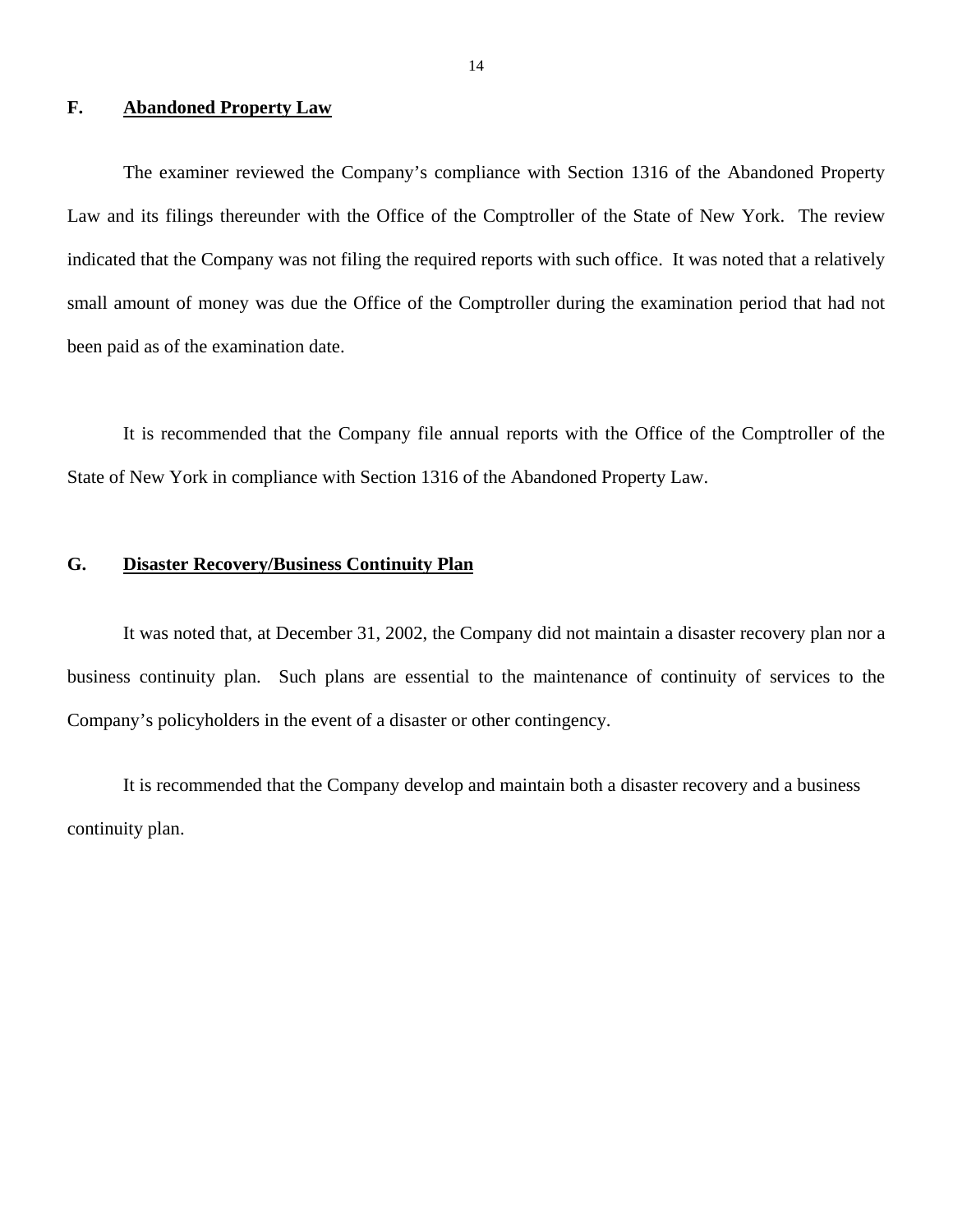# <span id="page-16-0"></span>**H. Significant Operating Ratios**

The following ratios have been computed as of December 31, 2002, based upon the results of this examination:

| Net premiums written in 2002<br>to Surplus as regards policyholders                        | $0.74 \text{ to } 1$ |
|--------------------------------------------------------------------------------------------|----------------------|
| Liabilities to Liquid assets (cash and invested assets)<br>less investments in affiliates) | 50.3%                |
| Premiums in course of collection to Surplus<br>As regards policyholders                    | $0.0006\%$           |

The above ratios fall within the benchmark ranges set forth in the Insurance Regulatory Information

System of the National Association of Insurance Commissioners.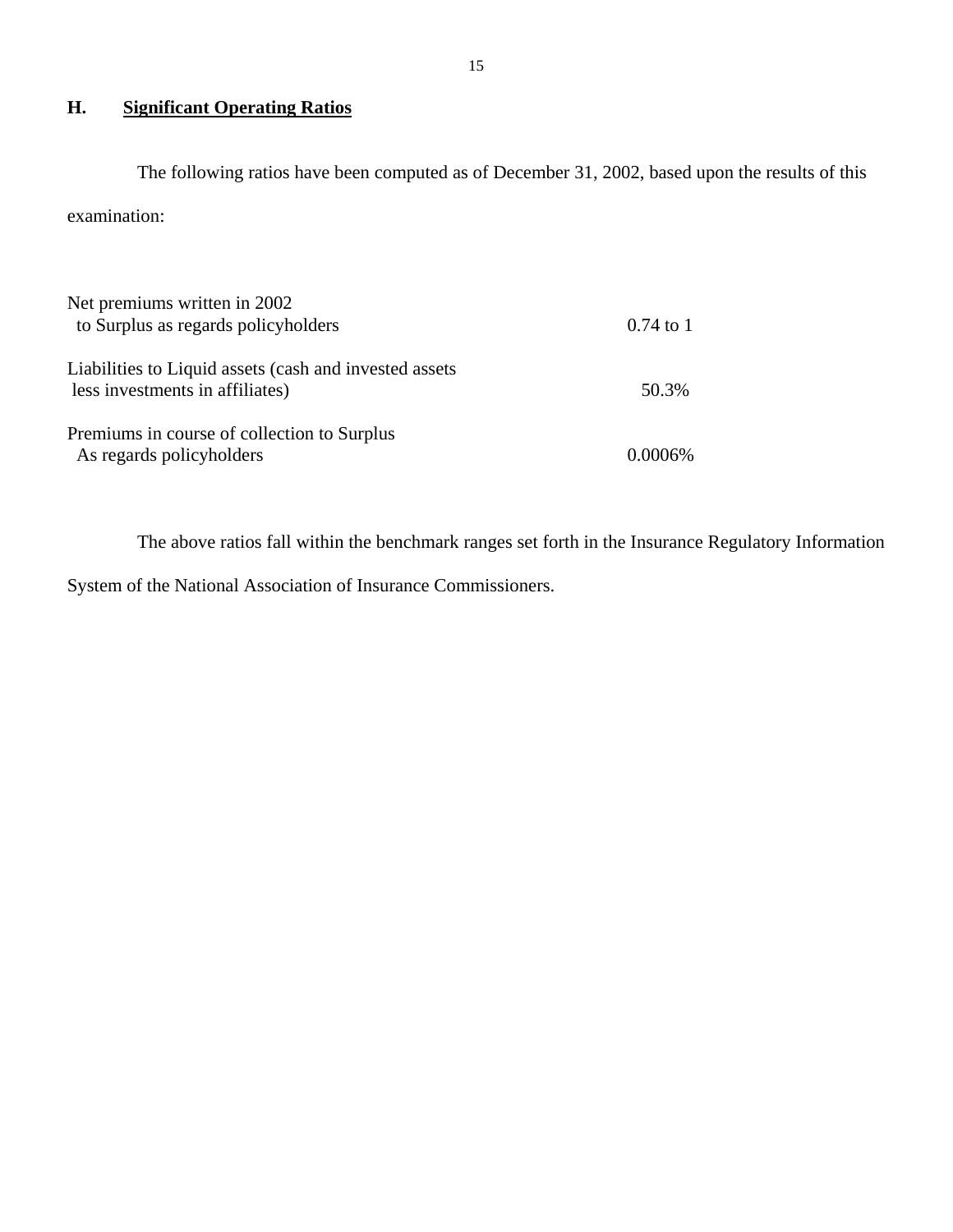# **3. FINANCIAL STATEMENTS**

# A. Balance sheet

The following shows the assets, liabilities and capital and surplus as determined by this examination and as reported by the Company as of December 31, 2002:

| <b>Assets</b>                                                                    | Assets           | Examination<br>Nonadmitted<br>Assets | Net Admitted<br>Assets | <b>Company</b>   | Change      |
|----------------------------------------------------------------------------------|------------------|--------------------------------------|------------------------|------------------|-------------|
| <b>Bonds</b>                                                                     | \$7,438,048      |                                      | \$7,438,048            | \$7,438,048      |             |
| Cash and short term investments                                                  | 2,679,344        |                                      | 2,679,344              | 2,679,344        |             |
| Federal and foreign income tax recoverable                                       | 293,276<br>3,278 | 223,654                              | 69,622<br>3,278        | 69,622<br>3,278  |             |
| Accident and health premiums due and unpaid<br>Investment income due and accrued | 89,490           |                                      | 89,490                 | 89,490           |             |
| Amounts due from agents                                                          | 13,559           | 13,559                               | 0                      | $\theta$         |             |
| Furniture and equipment                                                          | 4,115            | 4,115                                | 0                      | $\boldsymbol{0}$ |             |
| Prepaid expense                                                                  | 57,562           | 57,562                               | 0                      | $\overline{0}$   |             |
|                                                                                  |                  |                                      |                        |                  |             |
| <b>Total Assets</b>                                                              | \$10,578,672     | \$298,890                            | \$10,279,782           | \$10,279,782     |             |
| Liabilities                                                                      |                  |                                      |                        |                  |             |
| Aggregate reserve for accident and health<br>Policies                            |                  |                                      | \$4,524,052            | \$3,736,318      | \$787,734   |
| Policy and contract claims                                                       |                  |                                      | 404,092                | 404,092          |             |
| <b>Interest Maintenance Reserve</b>                                              |                  |                                      | 61,285                 | 61,285           |             |
| Commissions to agents due or accrued                                             |                  |                                      | 983                    | 983              |             |
| General expenses due or accrued                                                  |                  |                                      | 15,230                 | 15,230           |             |
| Taxes, licenses, and fees due or accrued<br>(excluding federal income taxes)     |                  |                                      | (3,895)                | (3,895)          |             |
| Amounts held for agents' account                                                 |                  |                                      | 50,626                 | 50,626           |             |
| Remittances and items not allocated                                              |                  |                                      | 15,341                 | 15,341           |             |
| Asset valuation reserve                                                          |                  |                                      | 11,986                 | 11,986           |             |
| Reinsurance payable                                                              |                  |                                      | 10,189                 | 10,189           |             |
| <b>Total liabilities</b>                                                         |                  |                                      | \$5,089,889            | \$4,302,155      | \$787,734   |
| Capital and Surplus                                                              |                  |                                      |                        |                  |             |
| <b>Common Capital Stock</b>                                                      |                  |                                      | \$<br>300,000          | 300,000<br>\$    |             |
| Gross Paid in and contributed surplus                                            |                  |                                      | 5,600,141              | 5,600,141        |             |
| Unassigned funds                                                                 |                  |                                      | 710,248)               | 77,486           | \$(787,734) |
| Total capital and surplus                                                        |                  |                                      | \$5,189,893            | \$5,977,627      | \$(787,734) |
| Total liabilities, capital and surplus                                           |                  |                                      | \$10,279,782           | \$10,279,782     |             |

The Internal Revenue Service has not conducted any audits of the income tax returns filed on behalf of the Company through tax year 2002. The examiner is unaware of any potential exposure of the Company to any tax assessments and no liability has been established herein relative to such contingency.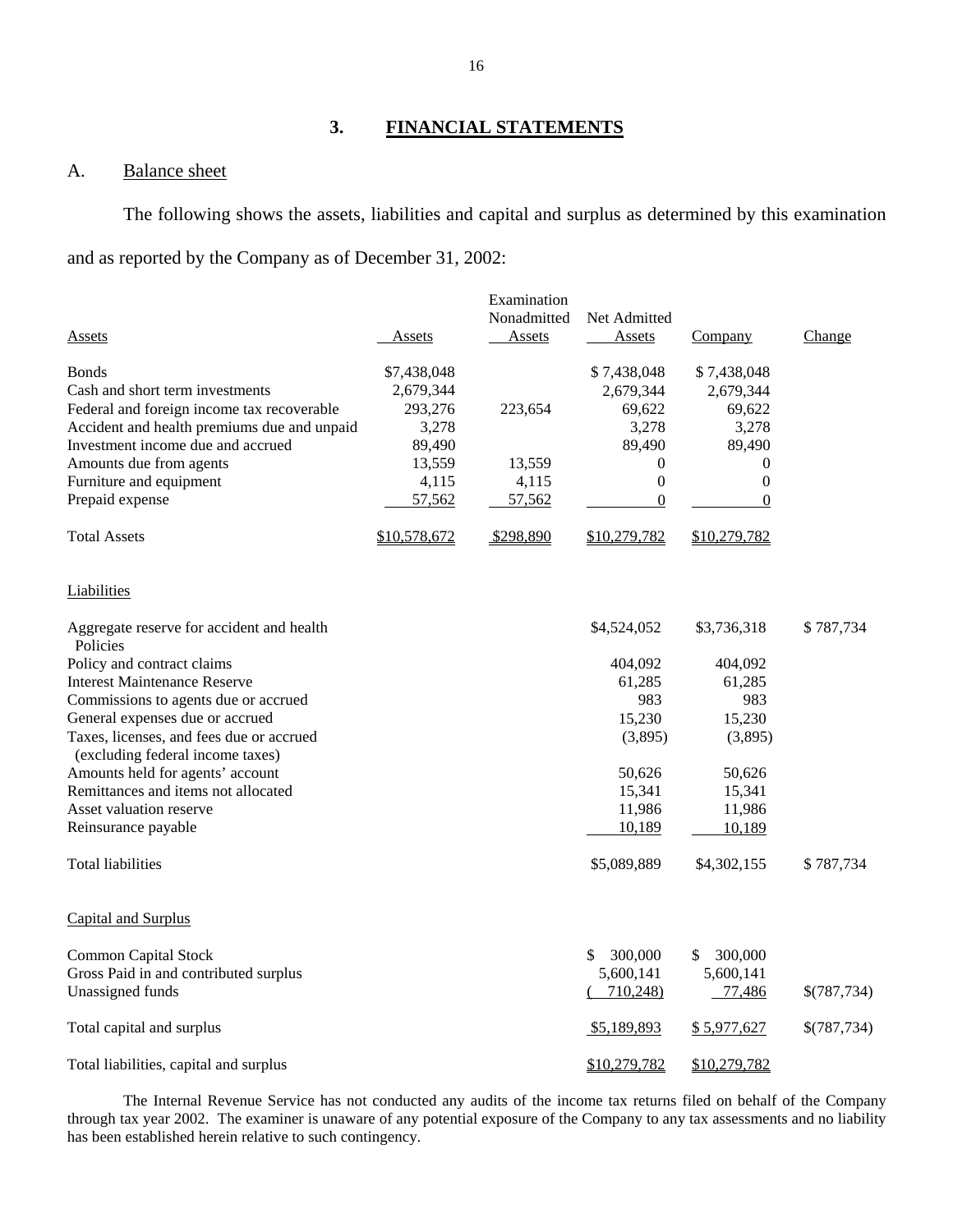# B. Underwriting and Investment Exhibit

Surplus decreased \$710,248 during the period from April 4, 1998 to December 31, 2002, detailed as follows:

| Premiums and annuity considerations<br>Net investment income<br>Amortization of interest maintenance reserve<br>Commissions and expense allowances on reinsurance ceded     | \$11,089,608<br>1,668,154<br>16,719<br>29,710 |
|-----------------------------------------------------------------------------------------------------------------------------------------------------------------------------|-----------------------------------------------|
| Total                                                                                                                                                                       | \$12,804,191                                  |
| Disability benefits and benefits under accident and health contracts<br>Increase in aggregate reserves for life and accident and health contracts                           | \$1,598,955<br>4,524,052                      |
| Total                                                                                                                                                                       | 6,123,007                                     |
| Commissions on premiums, annuity considerations and deposit-type funds<br>General insurance expenses:<br>Insurance taxes, licenses and fees, excluding federal income taxes | 4,148,893<br>1,549,608<br>285,067             |
| Total                                                                                                                                                                       | \$12,106,575                                  |
| Net gain from operations before dividends to policyholders and federal income taxes<br>Dividends to policyholders                                                           | \$<br>697,616<br>$\theta$                     |
| Net gain from operations after dividends to policyholders and before federal income taxes<br>Federal income taxes incurred                                                  | \$<br>697,616<br>709,062                      |
| Net gain from operations after dividends to policyholders and federal income taxes and<br>before realized gains and losses                                                  | (11, 446)<br>\$                               |
| Net realized capital gains or (losses) less capital gains tax and transferred to IMR                                                                                        | (22, 754)                                     |
| Net income                                                                                                                                                                  | \$ (34,200)                                   |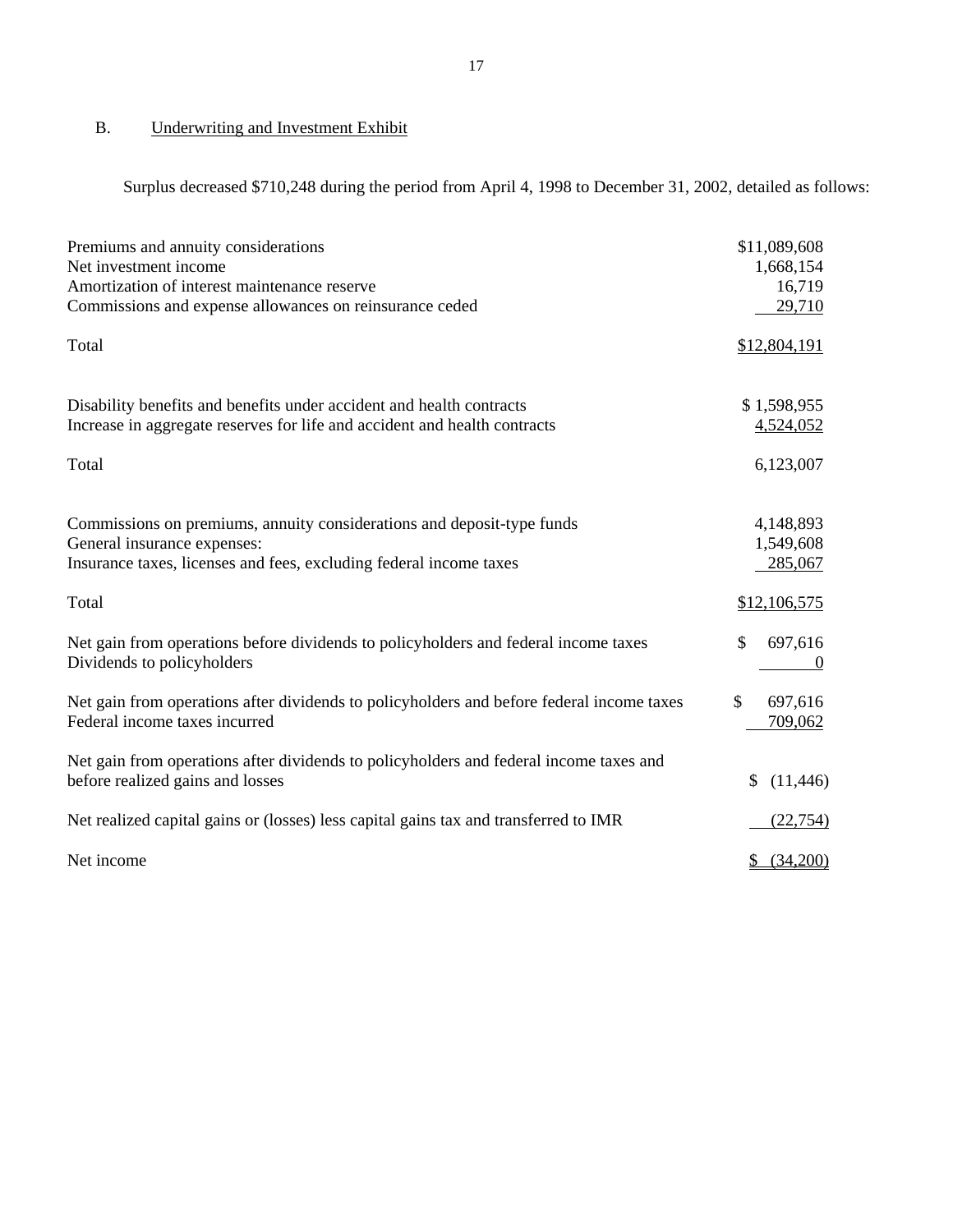# Surplus Account

| Capital and surplus, per report on organization, April 3, 1998                                 |                           |                           |             |
|------------------------------------------------------------------------------------------------|---------------------------|---------------------------|-------------|
|                                                                                                | Gain in<br><b>Surplus</b> | Loss in<br><b>Surplus</b> |             |
| Net income<br>Change in deferred income tax<br>Change in non-admitted assets and related items | \$<br>97,780              | \$(34,200)<br>(298, 890)  |             |
| Change in asset valuation reserve<br>Cumulative effects of changes in accounting<br>principles | 188,048                   | (11,986)                  |             |
| Dividends to stockholders                                                                      |                           | (651,000)                 |             |
| Total                                                                                          | \$285,828                 | (996,076)                 |             |
| Net decrease in surplus                                                                        |                           |                           | (710, 248)  |
| Capital and surplus, per report on examination,<br>December 31, 2002                           |                           |                           | \$5,189,893 |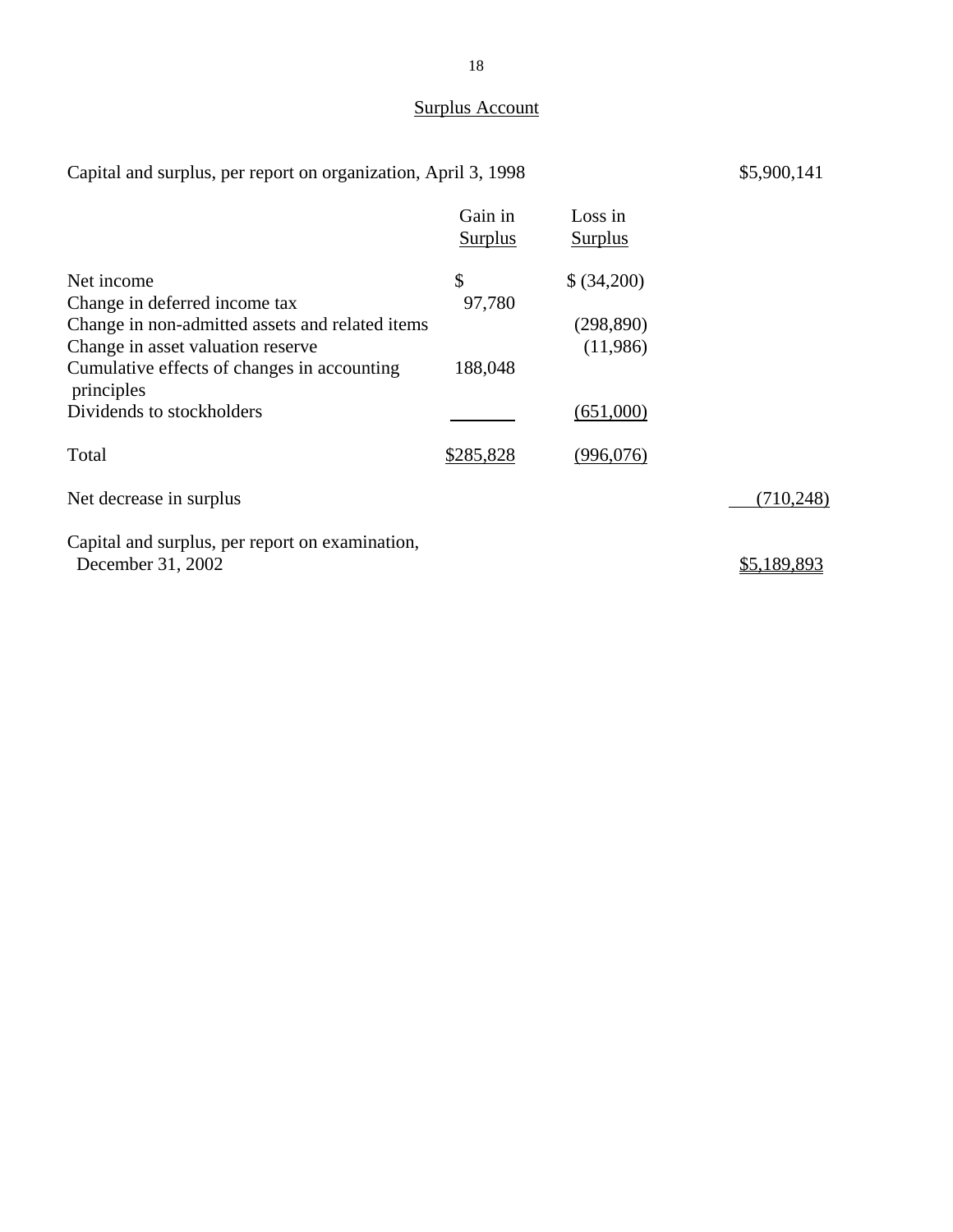#### **4. ACCIDENT AND HEALTH – POLICY AND CONTRACT CLAIMS**

<span id="page-20-0"></span>The examination liability of \$4,524,052 is \$787,734 greater than the \$3,736,318 reported by the Company as of the examination date. The examination analysis was conducted in accordance with generally accepted actuarial principles and practices and was based on statistical information contained in the Company's internal records and in its filed annual statements. The above change relates solely to the establishment of a premium deficiency reserve herein. The Company reported no liability under this component caption as of the examination date. The examination has established the captioned liability component in the amount of \$787,734.

The Company established Contract Reserves by using net premium valuation. However, in instances where the net premiums are lower than the gross premiums remitted by policyholders, both the Statement of Statutory Accounting Principles Number 54 and the Actuarial Standards of Practice Number 42, call for setting up premium deficiency reserves for the differences. As previously stated, AINIC does not set up such premium deficiency reserves. AINIC's test of net premiums versus gross premiums is conducted in the aggregate, leading to an adjustment for premium deficiency reserves at \$0. This process should be applied on a policy by policy basis. Using such process, the adjustment for premium deficiency reserves amounts to \$787,734.

It is recommended that AINIC calculate its premium deficiency reserves on a policy by policy basis rather than on an aggregate basis.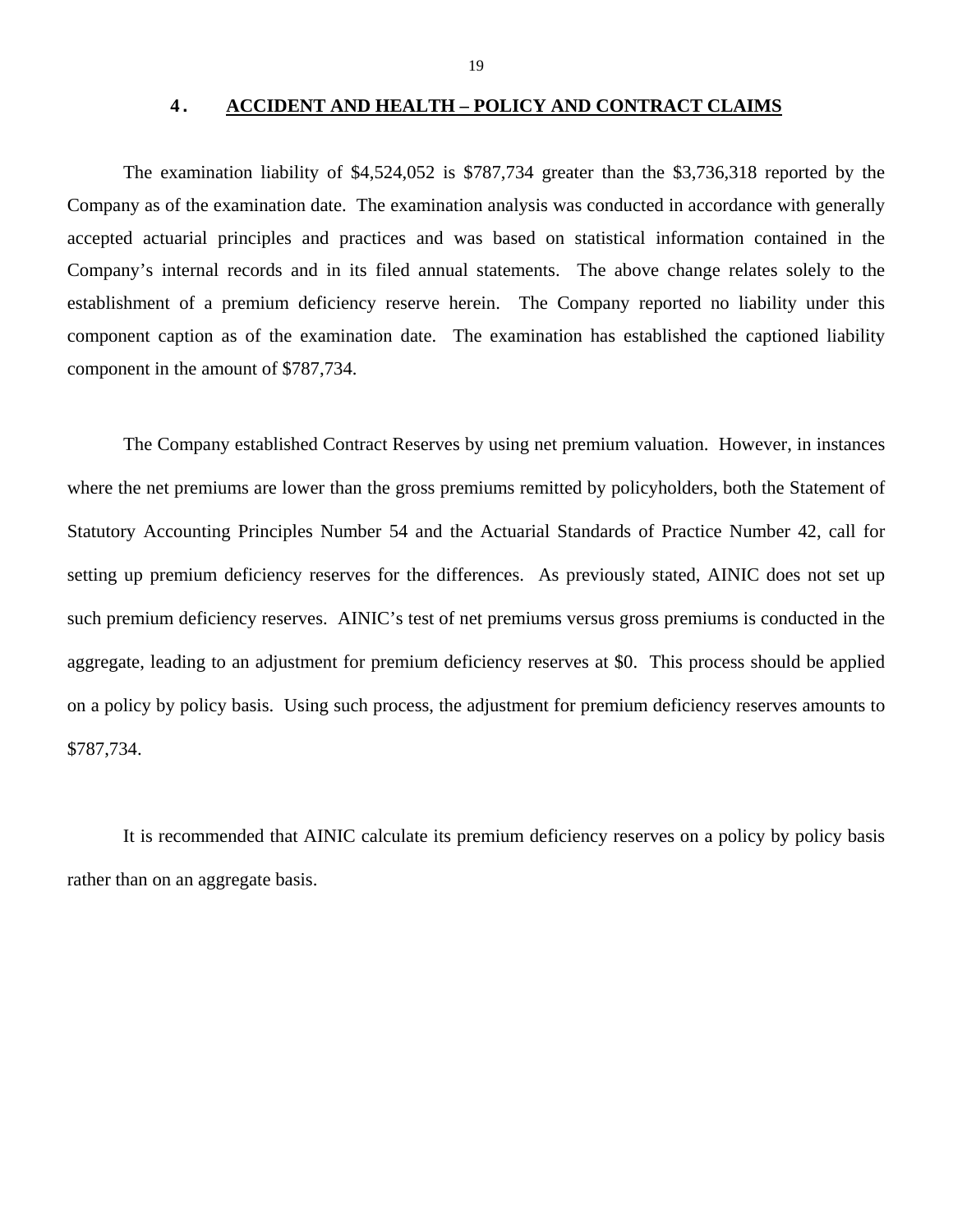# **5. MARKET CONDUCT ACTIVITIES**

<span id="page-21-0"></span>In the course of this examination, a review was made of the manner in which the Company conducts its business practices and fulfills its contractual obligations to subscribers and claimants. The review was general in nature and is not to be construed to encompass the more precise scope of a market conduct examination.

The review was directed at practices of the Company in the following major areas:

- A) Sales and advertising
- B) Underwriting and rating
- C) Treatment of subscribers and claimants

No problem areas were encountered during the review.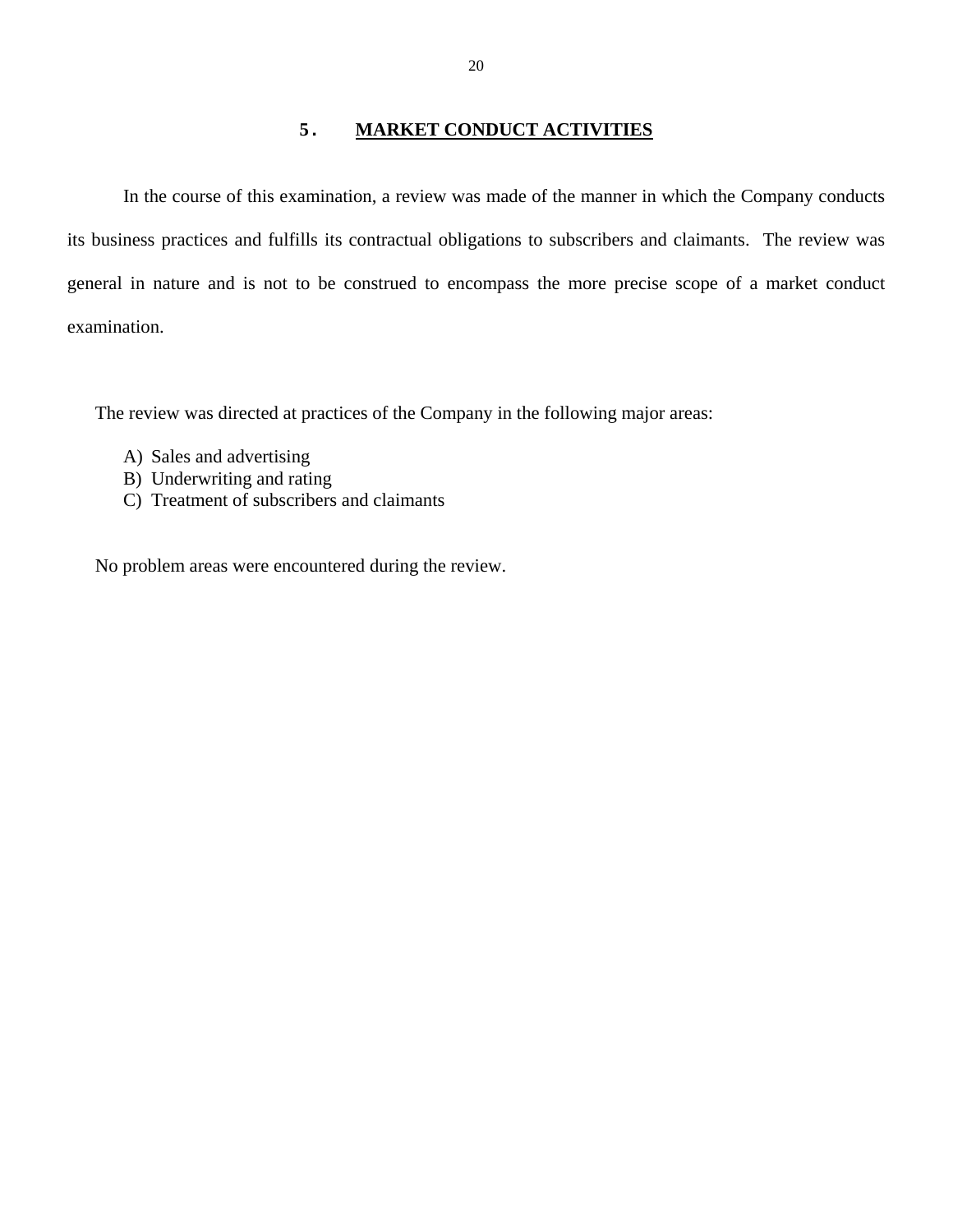# **6. SUMMARY OF COMMENTS AND RECOMMENDATIONS**

#### <span id="page-22-0"></span>**ITEM**

#### PAGE NO.

#### A. Management

It is recommended that the Company distribute annual conflict of 5 interest statements to its officers and directors and require that the Company's officers and directors complete such statements annually in the future.

#### B, Investments

- 1. It is recommended that all of the Company's securities and  $\overline{7}$ investments, its bank accounts and evidence of asset ownership be located in New York, as per the Commitment Letter which the Company entered into with the Superintendent of Insurance.
- 2. It is recommended that the purchase and sale of investments  $\frac{7}{10}$ be approved by AINIC's board of directors.

#### **Underwriting Cost Sharing Agreement**

C. Underwriting Cost Sharing Agreement<br>It is recommended that the allocation of expenses between the 13 Company and PTNA be apportioned in conformity with the provisions of Regulation 33 (11 NYCRR 91).

### D. Abandoned Property Law

It is recommended that the Company file annual reports with the 14 Office of the Comptroller of the State of New York in compliance with Section 1316 of the Abandoned Property Law.

#### E. Disaster Recovery/Business Continuity Plan

It is recommended that the Company develop and maintain both a 14 disaster recovery and a business continuity plan.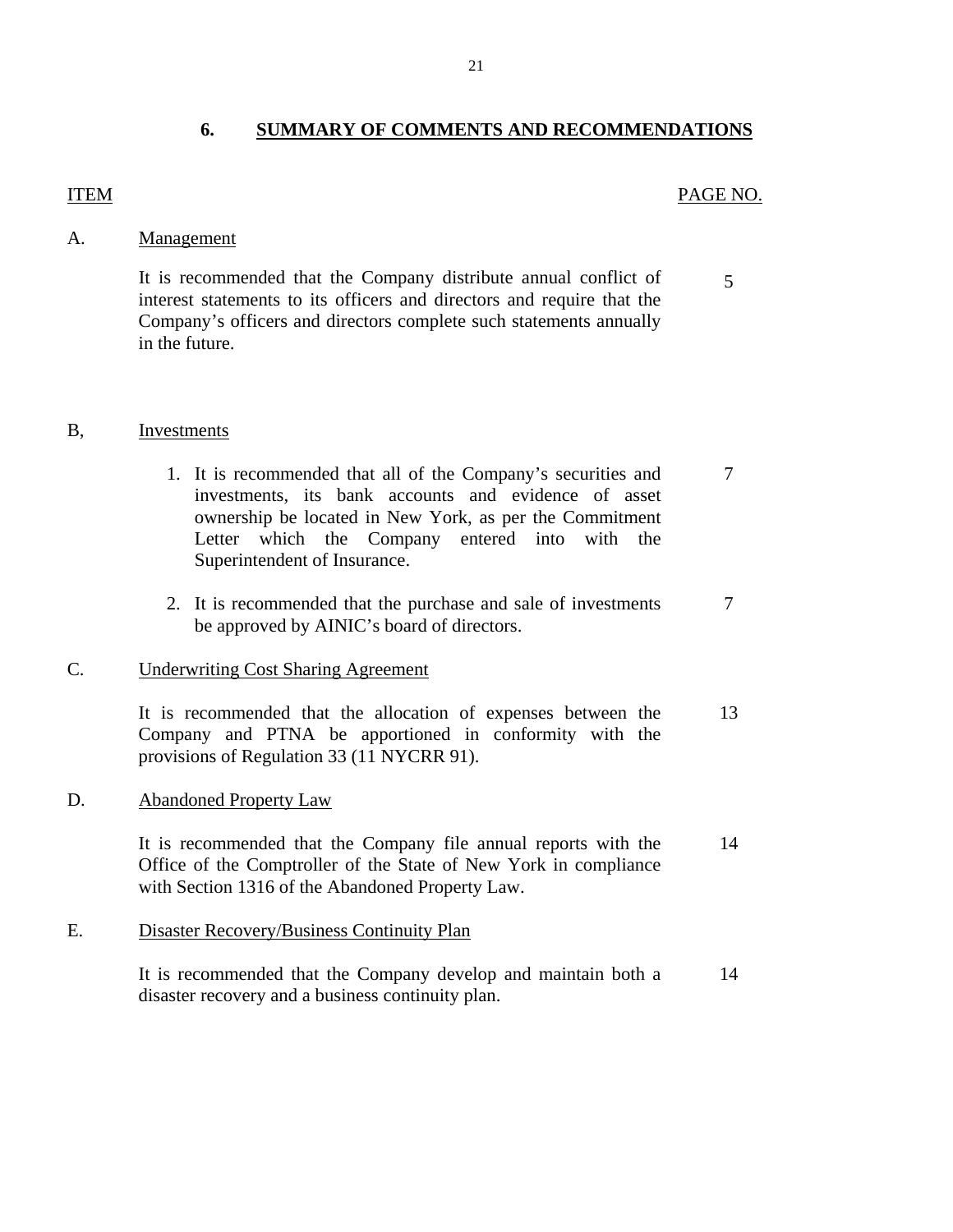# F. Accident and Health – Policy and Contract Claims

19 It is recommended that AINIC calculate its Premium Deficiency Reserves on a policy by policy basis rather than on an aggregate basis.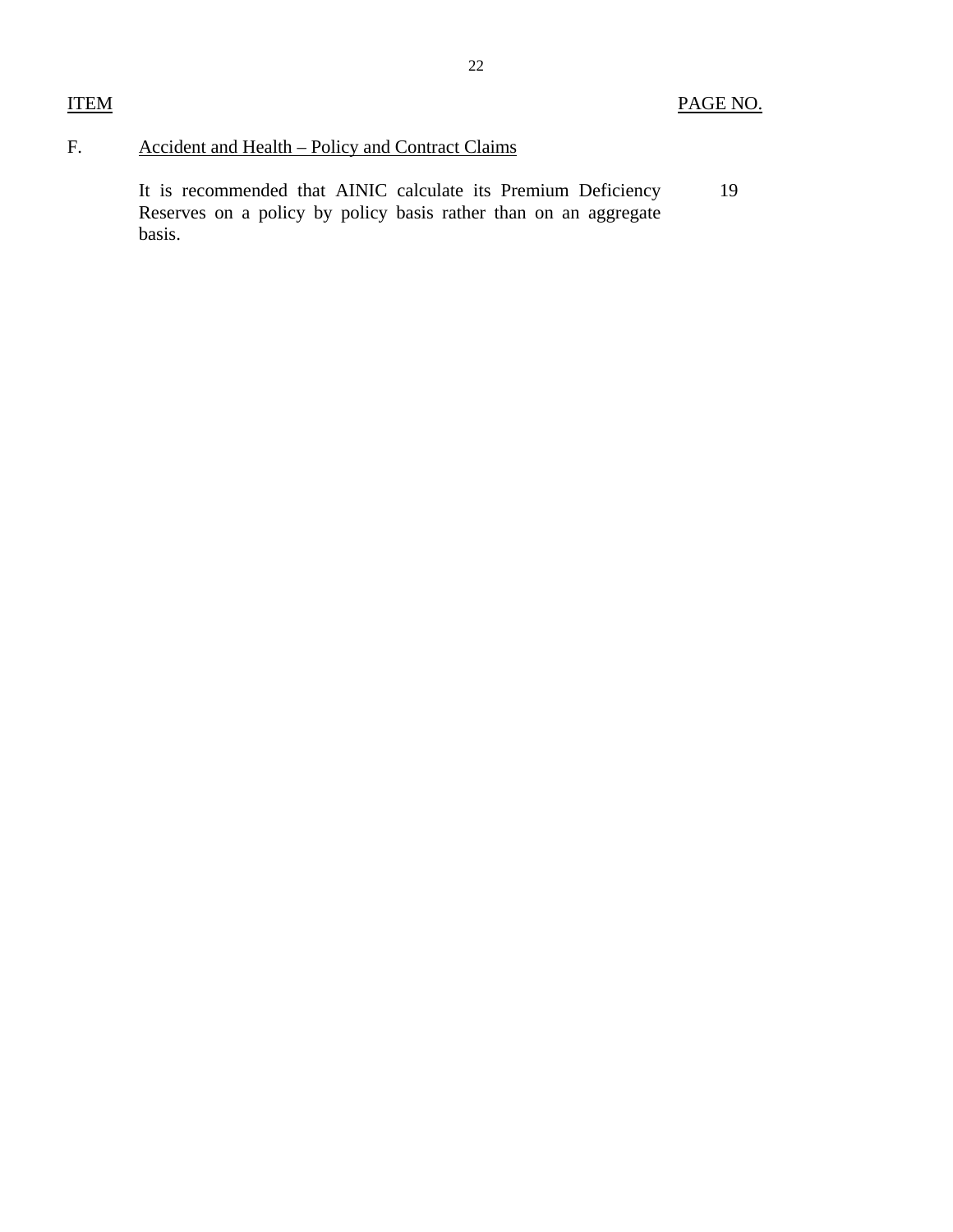Respectfully submitted,

Jøsebh $^{\prime\prime}$ S. Krug $\varnothing$ 

ssociate Insurance Examiner

**STATE OF NEW YORK**  $\lambda$  $)$ SS  $\mathcal{E}$ **COUNTY OF MONROE**  $\mathcal{Y}$ 

Joseph S. Krug, being duly sworn, deposes and says that the foregoing report submitted by him is true to the best of his knowledge and belief.

Subscribed and sworn to before me this  $30^{4h}$  day of August. 2005

**JAMIE L. HODGES** 

Notary Public in the State of New York MONROE COUNTY<br>Commission Expires April 30, 2016